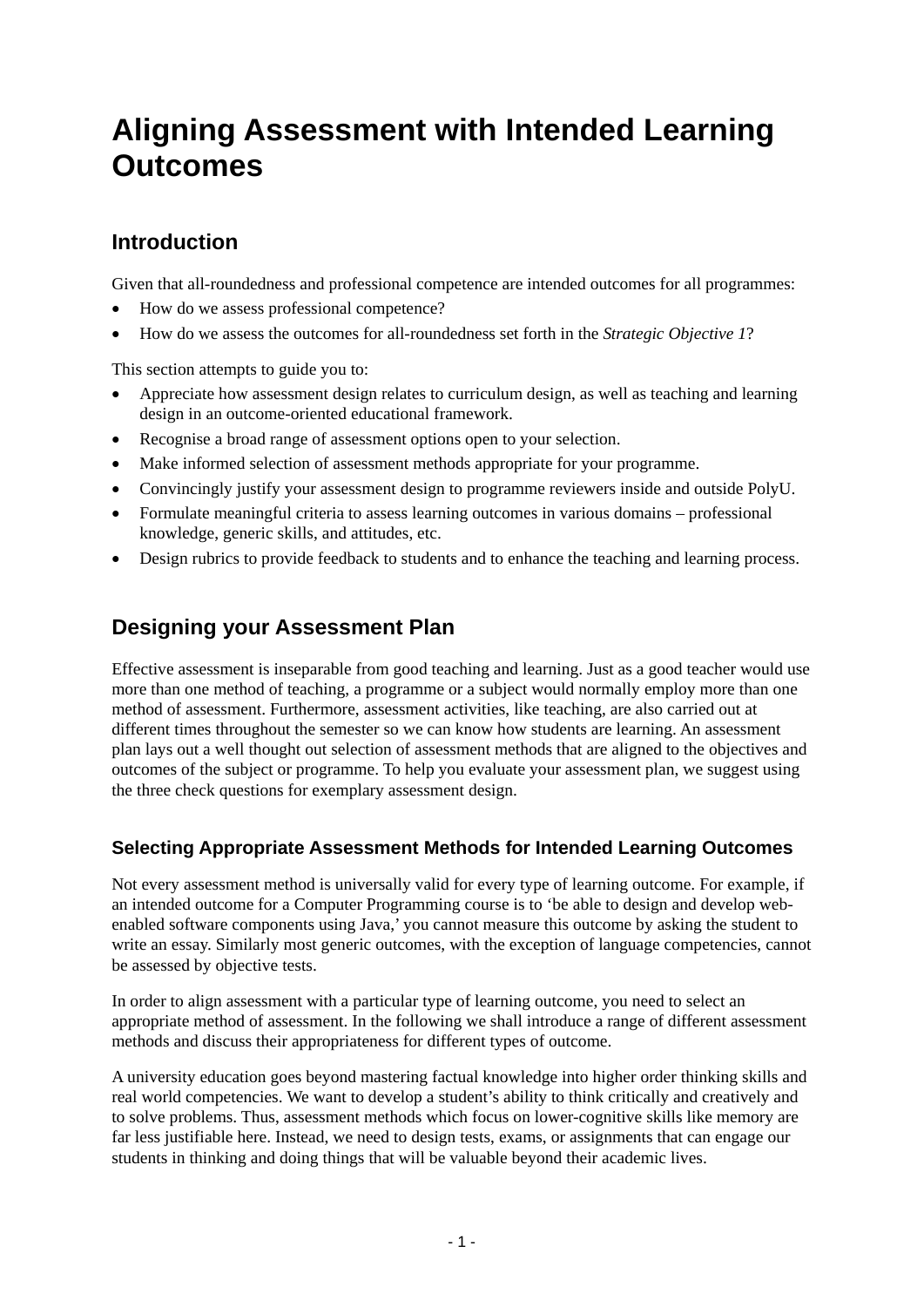# **Assessing Professional Competence with Authentic Assessment**

In other sections, it is clearly explained that professional competence involves functioning abilities which are founded on a high level of understanding of academic knowledge and relevant procedural knowledge. Therefore, when selecting the assessment methods, we have to ensure they are able to assess the functioning abilities so as to develop students with competence in the professional context.

The real professional context, which is highly performance-based, is a complicated mixture of illdefined problems, uncertainties and unexpected outcomes that demand teamwork efforts, leadership and diverse solutions, etc. It is difficult to create a real professional context in the classroom. Yet, teachers can bring in authentic assessments to ask students to demonstrate functioning knowledge and skills by performing real-world or near real-world tasks, using real-world tools, in a real-world context, and judged by real-world standards. This may sound rather unrealistic. However, when we design our assessment plan, we should keep these in mind to make our assessment as authentic as possible. When students are doing the authentic assessment tasks, such as projects and placement, students virtually gain real-world experience through the integration of different kinds of classroom knowledge to solve the real problems in the near real-world situation.

Recommended check question: How authentic is the task?

### **Using Assessment for Both Grading and Support Learning**

Take a minute to consider: 'What is the function of assessment?' Many colleagues may immediately respond that it is for giving grades to students. Indeed, this is an important function of assessment and educators call this 'summative' assessment. Summative assessment is usually carried out at the end of a subject or after the conclusion of a major topic. Therefore both the final examination and quizzes given during the term are summative assessments – as long as they are administered mainly for grading purposes.

Besides its grading function, assessment is a powerful instrument for learning. Recent research in education focuses a lot on using assessment creatively to enhance learning (Gibbs, 1995). The design of the questions asked in the assessment will send messages to the students about what kinds of learning are encouraged. For example, open-ended questions encourage students to move beyond book knowledge into the broader subject context. On the other hand, an over-dependence on objective tests promotes a culture of rote learning and memorisation.

Hence when designing your overall assessment plan, you should view it not only as building in check points to give grades to students, but to consider it integrally as part of the learning process for the students. It is important to see the assessment as an instrument for promoting desirable learning.

Recommended check question: What kind of learning is promoted?

### **Continuous Assessment or Terminal examination?**

A common concern among colleagues when making decisions about the assessment plan is the percentage weightings to be assigned to continuous assessment (also called coursework) and to the final examination. The choice between continuous assessment or terminal examination should therefore be considered in the light of whether they are appropriate for the intended learning outcomes, whether they are appropriately scheduled for providing feedback etc.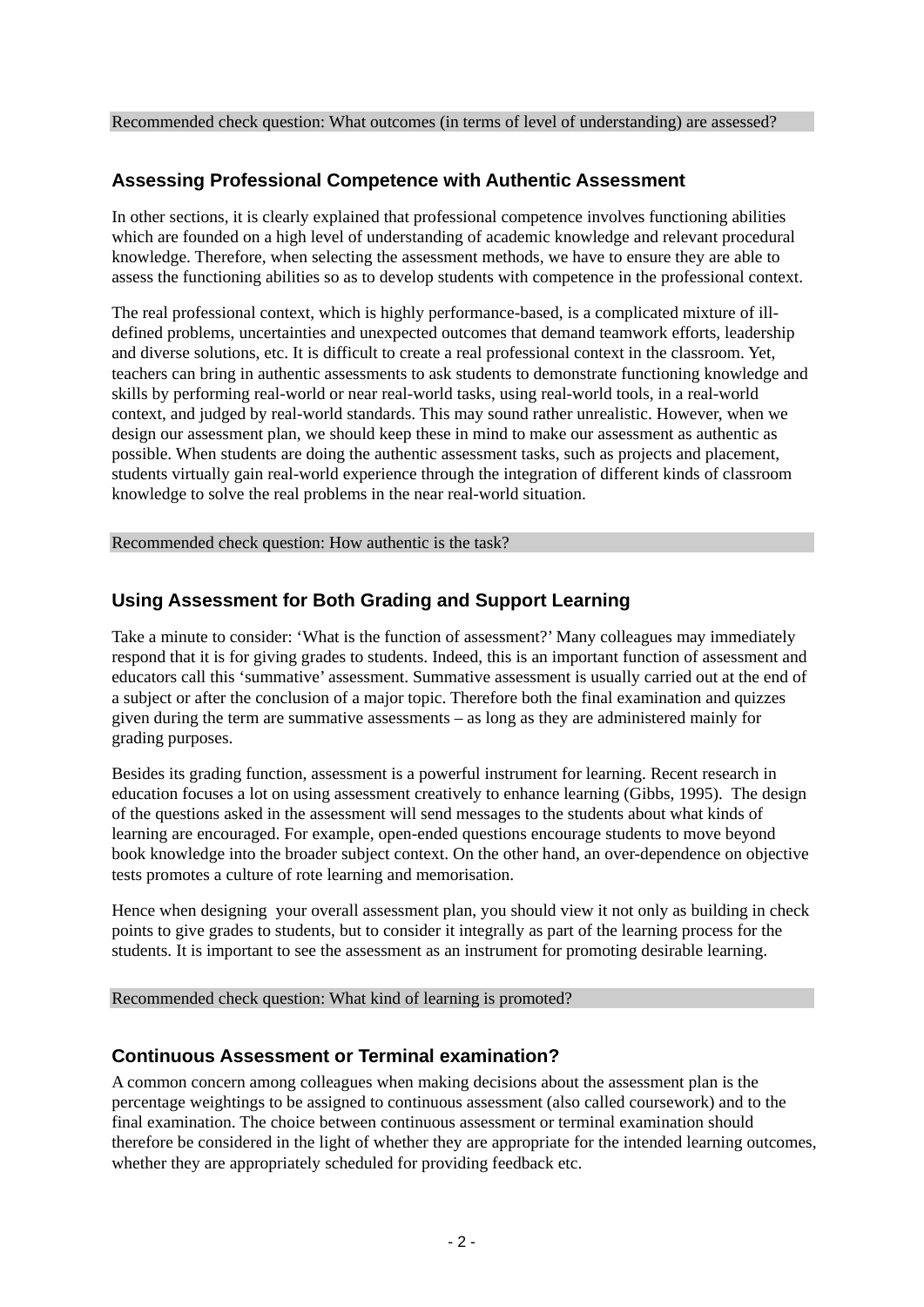# **Three Assessment Check Questions**

In summary, keep asking the following questions about your assessment plan:

- What outcomes (level of understanding/ performance) are assessed?
- How authentic is the task?
- What kind of learning is promoted?

# **Assessment Methods**

This section explores different methods of assessment and uses the check questions to discuss conditions justifying their use. Each assessment method has three elements: (1) A description of what this method looks like in practice and its major variations; (2) Examples of how this method can be used; and (3) Review alignment using the 3 check questions. The assessment methods will be presented in this sequence:

- Objective Tests
- Case Studies
- Essay Questions
- Projects
- End-of-Chapter Type Problems
- Reflective Journals and Critical Incidents
- Seminar Presentation
- Practicum and Clinical
- Portfolio
- Examinations
- Peer and Self-Assessment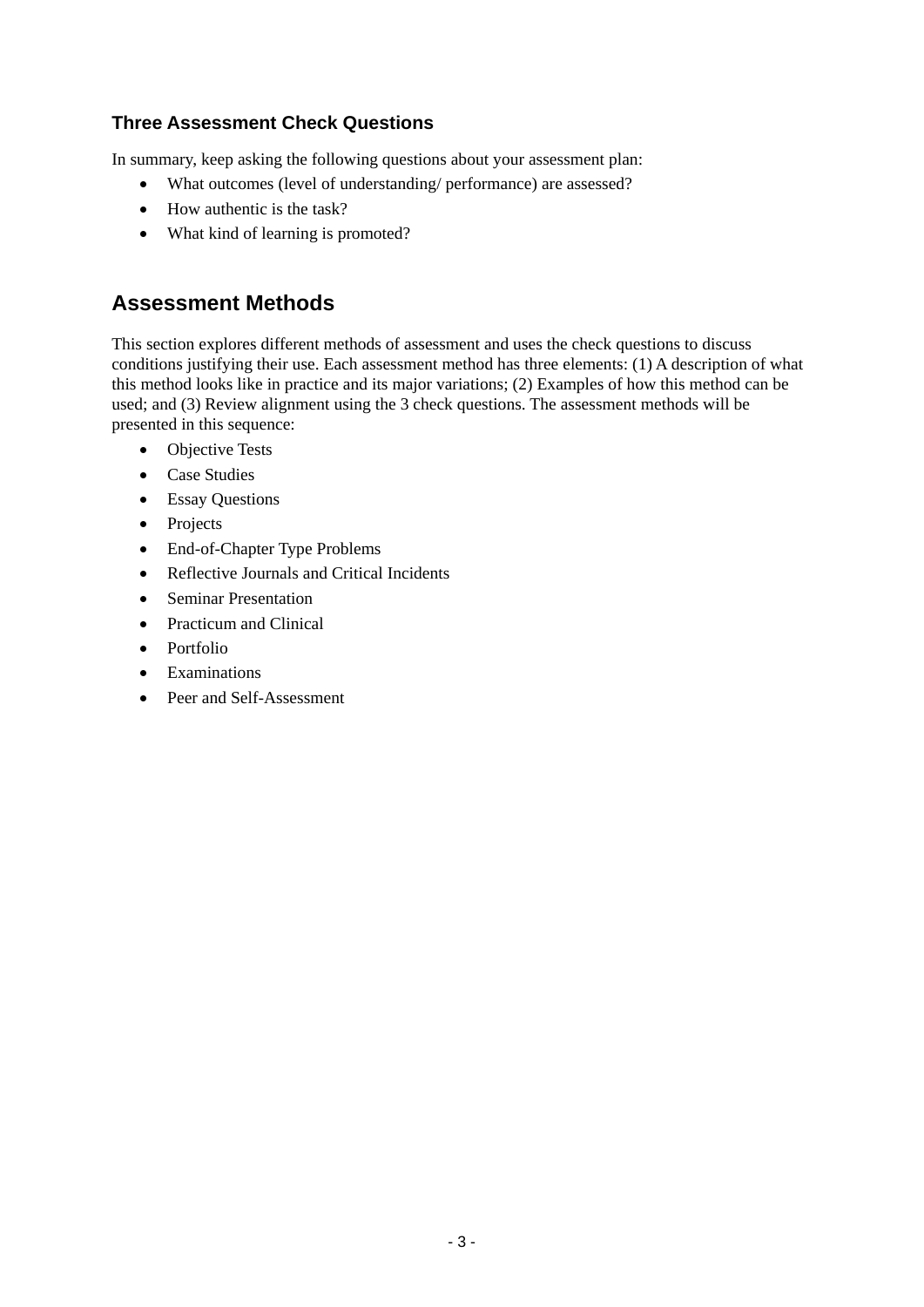| <b>Objective Tests</b> |  |
|------------------------|--|
|------------------------|--|

**Description** Objective tests measure the learners' ability to remember facts and figures as well as their comprehension of course materials. Common variations include *multiple-choice* (MCQ), *true-false*, and *matching items*. A typical MCQ test (Example 1) measures only the acquisition of factual or declarative knowledge. It is possible, but very difficult, to write objective questions (example 2) to measure higher order thinking.

*Example 1 Typical MCQ* 

Which e-Business model best describes an online auction company like eBay?

(A) B2B (B) B2C (C) C2C (D) Portal (E) Infrastructure

#### *Example 2 High Order Thinking MCQ*

After installing Windows 2000 Server on a new computer, you try to boot the computer but it fails. You receive an error message stating that the Boot.ini file is missing. The computer's system partition has been formatted with NTFS.

Which of the following describes the simplest solution to the problem in this scenario? You should

- (A) Use the latest System State backup to restore the missing file.
- (B) Boot the computer using Safe mode and then copy the missing file from a Windows 2000 CD.
- (C) Use the ERD to boot the computer and then restore the missing file to the Windows 2000 Server computer.
- (D) Use the Recovery Console to copy the missing file from the Windows 2000 CD.

(Source: http://www.microsoft-cisco-certification.com)

- *What Outcomes*
- **That Outcomes** Example 1 type questions can be used to assess students' ability to **are Assessed?** recall relate or evoluing some featual knowledge which as recall, relate, or explain some factual knowledge which, as explained in Chapter 2, are lower-level learning outcomes.
	- Example 2 type questions can be used to assess simple *knowledge application*, which means being able to use factual knowledge and information to *interpret data*, *diagnose* and *solve* well-defined problems. Only lower end problem-solving skills can be assessed by MCQs. Real world problems are often too complex to describe in a MCQ. Often, they have no one right answer, whereas the fundamental design of MCQs aims at soliciting a definite right answer.

#### *How Authentic is the Task?* • Although some professionals are required to recall facts and data, MCQs cannot simulate this kind of recall situation adequately. For example, an operating theatre nurse will have to memorise the names of hundreds of surgical instruments and to be able to retrieve the correct item in a split-second with dead accuracy. However, the response is not prompted by a question of choice. The nurse has to observe the operation, anticipate what is needed, and respond to the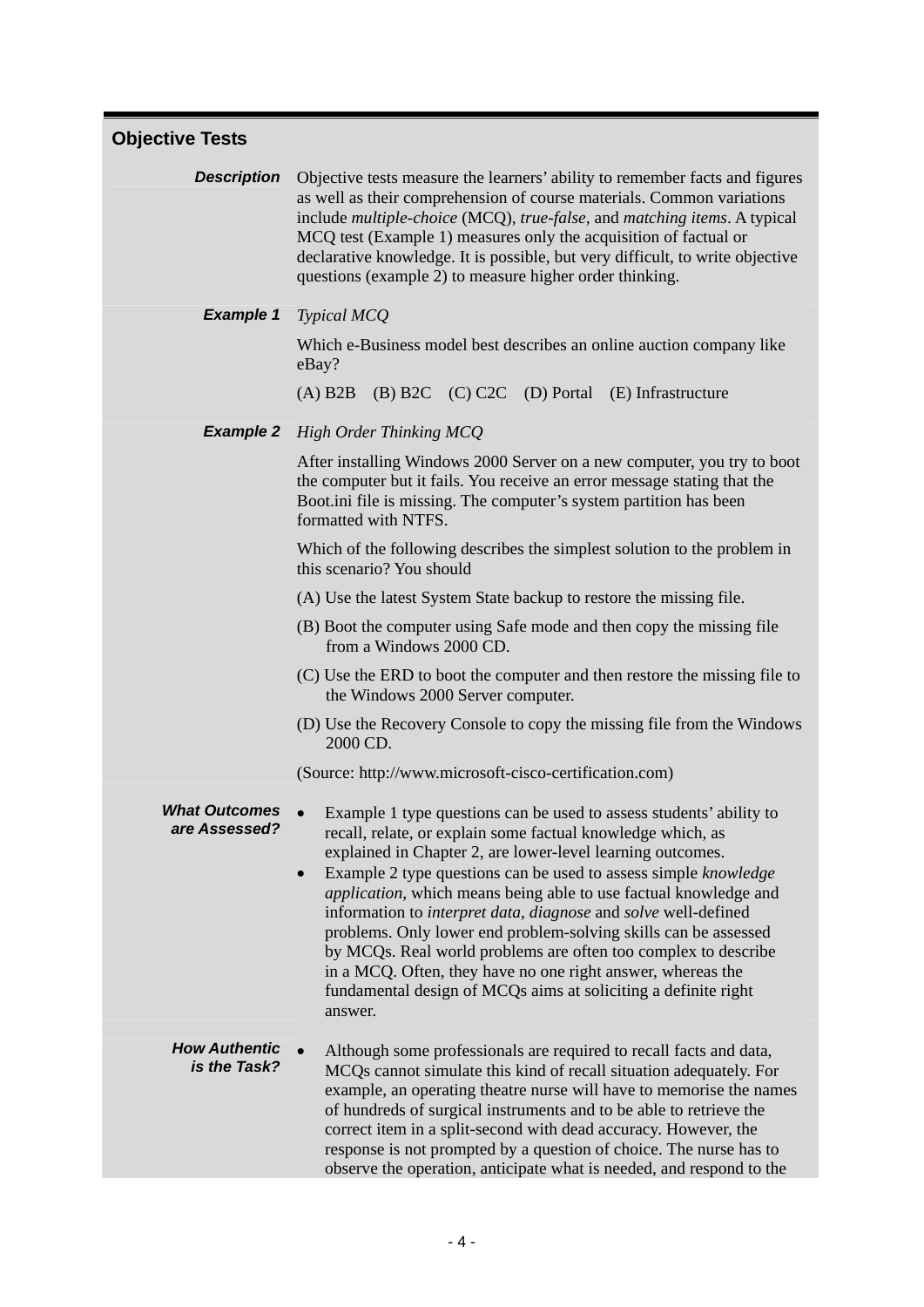surgeon's command instantly. Furthermore, getting the right instrument into the surgeon's hand involves correct eye-hand-brain coordination. A MCQ assesses only the correct recall of terms.

- Example 2 is obviously more authentic than Example 1. Customer support engineers, and even computer users, face this kind of question on a regular basis. However, constructing this kind of MCQ requires an in-depth understanding of performance measurement theories – something best left to professional test makers.
- *What Kind of Learning id of Learning* • When we over-use MCQs in quizzes and examinations for grading *is Promoted?* purposes we send a message to students that learning is always. purposes, we send a message to students that learning is always about getting the right answers, rather than raising the right questions. Hence, we inadvertently perpetuate a culture of memorisation and rote learning.
	- Typical MCQs assess knowledge bit by bit, item by item, with little or no reference to any real world application. Such knowledge is quickly and easily forgotten after the exam.
	- External licensing and certification exams often involve a high proportion of objective questions. If one of your intended outcomes is successful professional entry, students will need drills in writing this type of exam. However, you cannot let these exams dictate or control your curriculum. In other words, your curriculum is concerned with something much more than performing well in any MCQs, it is about becoming an excellent person on the job and in life. Hence, academics should influence the professional bodies to change their assessment practices instead.
	- Even when MCOs are written to assess higher order learning, as in Example 2, they still encourage rote learning. Since these questions are very expensive to create, they are banked and reused many times in professional exams. The constant leakage reduces their overall reliability. The typical preparation for this type of exam is memorising answers from hundreds upon hundreds of past exam questions.
	- Objective questions, like those in the examples, are best used as a tool to diagnose learning problems rather than a grading instrument. You can store banks of objective questions on the computer where students can check their mastery of basic subject knowledge on a regular basis. Good courseware can pinpoint concepts that a student has difficulty grasping and can provide remedial instruction on the spot. For example, an online diagnostic quiz after a lecture on 'Internet Security' may reveal that a number of students are still confusing the use of 'Public Key' with 'Private Key' in data encryption. Base on this information, the courseware can launch an e-learning module on 'Public Key Infrastructure' as many times as it takes for the student to grasp the basics. On the other hand, the instructor can take this information and revise his or her lesson plan for the next class.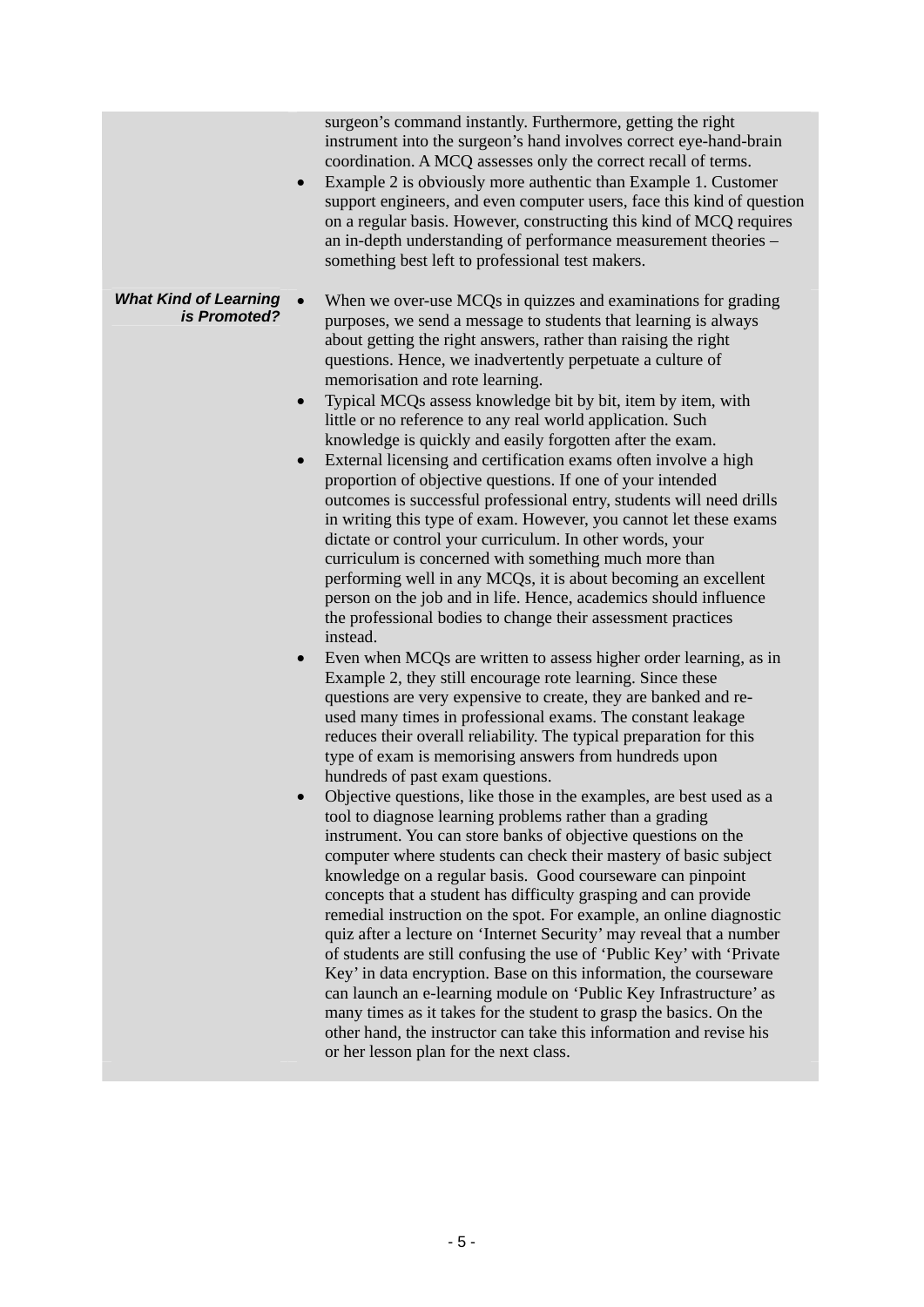| <b>Case Studies</b>                          |                                                                                                                                                                                                                                                                                                                                                                                                                                                                                                                                                                                                     |
|----------------------------------------------|-----------------------------------------------------------------------------------------------------------------------------------------------------------------------------------------------------------------------------------------------------------------------------------------------------------------------------------------------------------------------------------------------------------------------------------------------------------------------------------------------------------------------------------------------------------------------------------------------------|
| <b>Description</b>                           | Students are given a factual description of a problem or situation. They are<br>asked to <i>analyse</i> some information, <i>diagnose</i> the problem and <i>prescribe</i> a<br>solution.                                                                                                                                                                                                                                                                                                                                                                                                           |
| <b>Example</b>                               | This is an example of a case study question used in a timed, opened-book<br>examination (summative) mode.                                                                                                                                                                                                                                                                                                                                                                                                                                                                                           |
|                                              | You are an analyst for the Old World Bond Fund (see Fund Overview).<br>You just received the attached set of economic forecast data from the<br>European Central Bank. Formulate 3 actionable options for the portfolio<br>manager, supporting your recommendation with sound analysis. You have<br>90 minutes to write this email of no more than 500 words.                                                                                                                                                                                                                                       |
| <b>What Outcomes</b><br>are Assessed?        | This case assesses students' ability to <i>analyse</i> economic data, and apply<br>and <i>synthesise</i> economic and finance knowledge in order to explain and                                                                                                                                                                                                                                                                                                                                                                                                                                     |
|                                              | hypothesise causes, as well as to prescribe solutions. The given example<br>can also assess generic skills such as communication, global outlook,<br>critical thinking, and so on.                                                                                                                                                                                                                                                                                                                                                                                                                  |
| <b>How Authentic</b><br>is the Task?         | The type of task given in this example is performed by professionals<br>on a regular basis. In the real world, analysts are given only minutes<br>after the release of interest rate, GDP, or employment news to<br>formulate detailed and sensible recommendations to clients.<br>Case studies can often be unauthentic when they are simply taken from<br>$\bullet$<br>a repository of cases without due consideration of the cultural and<br>professional context as well as the relevancy to the outcomes of the<br>subject or programme.                                                       |
| <b>What Kind of Learning</b><br>is Promoted? | Case study questions are generally open-ended. There is no one right<br>answer but several options; this type of question encourages active and<br>deep learning. To do well in the example case, a student needs to be an<br>avid consumer of financial and investment information from the real<br>world. S/he needs to reflect on the information consumed and,<br>probably, to discuss the information with others who share the same<br>interest.<br>Case studies, in general, encourage students to explore knowledge and<br>to focus on applying the knowledge to solve the problem at hand. |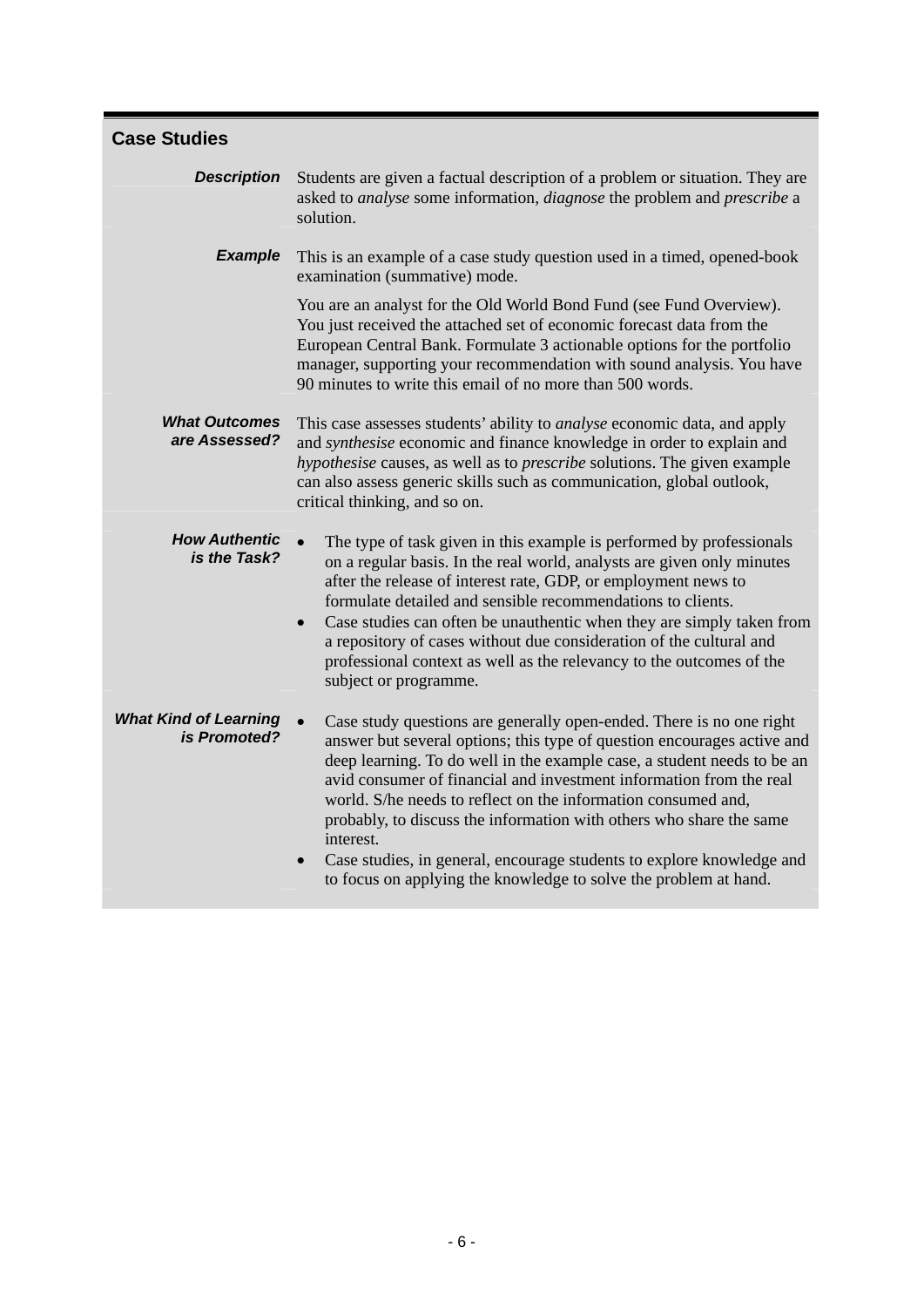| <b>Essay Questions</b>                       |                                                                                                                                                                                                                                                                                                                                                                                                                                                                                                                                                                                                                                                                                                                                                         |
|----------------------------------------------|---------------------------------------------------------------------------------------------------------------------------------------------------------------------------------------------------------------------------------------------------------------------------------------------------------------------------------------------------------------------------------------------------------------------------------------------------------------------------------------------------------------------------------------------------------------------------------------------------------------------------------------------------------------------------------------------------------------------------------------------------------|
| <b>Description</b>                           | This is the most commonly-used assessment method in universities. There<br>are two main varieties:<br><b>Unstructured</b> questions, also known as free-response<br>1.<br>questions. Students have maximum freedom for discussion.<br><b>Structured</b> or <b>restricted-response</b> questions. The student is given far<br>2.<br>less freedom to determine the nature and scope of the response. Often,<br>the questions guide both the structure and the content of the expected<br>response.                                                                                                                                                                                                                                                        |
| <b>Example 1</b>                             | <b>Unstructured Essay Question</b>                                                                                                                                                                                                                                                                                                                                                                                                                                                                                                                                                                                                                                                                                                                      |
|                                              | Discuss the suitability of deploying a distributed high-volume financial<br>transaction system on Microsoft's. Net architecture in under 500 words.                                                                                                                                                                                                                                                                                                                                                                                                                                                                                                                                                                                                     |
| <b>Example 2</b>                             | <b>Structured Essay Question</b>                                                                                                                                                                                                                                                                                                                                                                                                                                                                                                                                                                                                                                                                                                                        |
|                                              | Read the information about Smith College. Describe a) how work is<br>organised amongst the different departments b) how these departments are<br>coordinated c) the advantages and disadvantages of the functional structure<br>d) what kinds of problems this type of organisation solves/creates? e) Is<br>this the most effective kind of organisation for Smith College?                                                                                                                                                                                                                                                                                                                                                                            |
| <b>What Outcomes</b><br>are Assessed?        | $\bullet$<br>Unstructured questions (Example 1) are excellent measures for<br>assessing a student's broad grasp of a topic, knowledge of related<br>areas, powers of synthesis, analysis and evaluation, written<br><i>communication skills, etc. They also give students the opportunity</i><br>to organise their ideas and demonstrate their power in creative and<br>divergent thinking.<br>Structured questions (Example 2) have to be used with more<br>$\bullet$<br>discretion. Quite often they work the same way as MCQs do -<br>assessing knowledge of textbook information, rather than critical<br>thinking. For example, questions 2a, 2b, 2c, and 2d are basically<br>assessing a very low-level comprehension of textbook<br>information. |
| <b>How Authentic</b><br>is the Task?         | By their very nature, essay questions are not meant to be a direct<br>representation of real-life knowledge application. They are useful,<br>however, to stimulate critical thinking and reflection on authentic<br>situations.                                                                                                                                                                                                                                                                                                                                                                                                                                                                                                                         |
| <b>What Kind of Learning</b><br>is Promoted? | Well-designed unstructured questions foster <i>breadth</i> in learning.<br>Students can move beyond the topics in a textbook or a syllabus and<br>branch out to discover related knowledge. For instance, the answer to<br>the first example cannot be found in any one textbook. Students will<br>have to research multiple cases and different ROI models to support<br>their views. Breadth can be further enhanced particularly when peer<br>feedback is incorporated into the process.                                                                                                                                                                                                                                                             |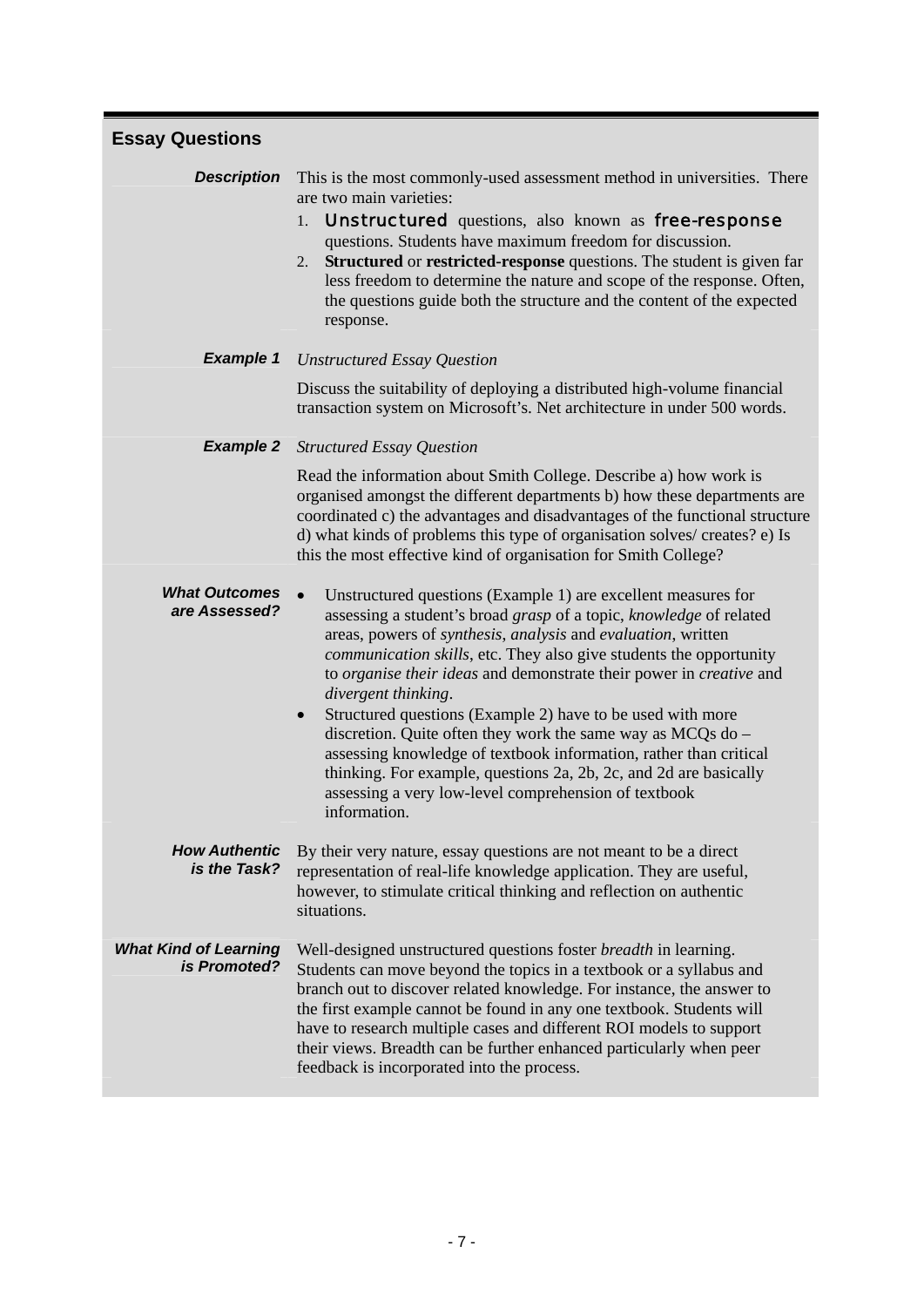| <b>Projects</b>                              |                                                                                                                                                                                                                                                                                                                                                                                                                                                                                                                                                                                                                                                                                                                                                                                |
|----------------------------------------------|--------------------------------------------------------------------------------------------------------------------------------------------------------------------------------------------------------------------------------------------------------------------------------------------------------------------------------------------------------------------------------------------------------------------------------------------------------------------------------------------------------------------------------------------------------------------------------------------------------------------------------------------------------------------------------------------------------------------------------------------------------------------------------|
| <b>Description</b>                           | Projects are popular methods of assessment in PolyU today. Projects can<br>be based on literature and/or empirical research on a relevant problem.<br>They can also be applied projects – solving real-life or simulated<br>problems, producing technical prototypes, or preparing a business plan.                                                                                                                                                                                                                                                                                                                                                                                                                                                                            |
| <b>Example 1</b>                             | <b>Engineering Background Research Paper</b>                                                                                                                                                                                                                                                                                                                                                                                                                                                                                                                                                                                                                                                                                                                                   |
|                                              | Working in teams of 4, perform an engineering background research study<br>for the proposed T8 Highway project. What are the important issues in<br>terms of the goals of the project and the effects on the community?<br>Consider users, cost, safety, environment, technology, legal issues, design<br>methods, functionality, alternatives, etc. Submit the final project as a<br>website.                                                                                                                                                                                                                                                                                                                                                                                 |
| <b>Example 2</b>                             | Multimedia Programming Project                                                                                                                                                                                                                                                                                                                                                                                                                                                                                                                                                                                                                                                                                                                                                 |
|                                              | Working in pairs, make a 5-minute interactive instructional video<br>demonstrating one business application of Radio Frequency ID (RFID)<br>technology. Your video must include at least an opening splash page, a<br>menu page, and a credit information page. It must employ the following<br>multimedia functions - transitions and fades, animation, sound control,<br>hand-coded rollovers, and custom handlers. Submit the project as a<br>streaming video website.                                                                                                                                                                                                                                                                                                      |
| <b>What Outcomes</b><br>are Assessed?        | Both examples can assess higher-order learning outcomes. Example 1<br>provides more opportunities to analyse, synthesise, theorise, generalise,<br>and evaluate Engineering knowledge in an academic context. The<br>programming project, on the other hand, promotes the <i>application</i> of<br>theoretical IT knowledge, problem solving, synthesis of aesthetics (web<br>design), technical skills (web deployment) with business knowledge, and<br>so on.                                                                                                                                                                                                                                                                                                                |
| <b>How Authentic</b><br>is the Task?         | Example 1 uses a local (Hong Kong) civil engineering project as the theme<br>for investigation. This level of real-world problem study makes the<br>assignment very authentic. Another measure of authenticity is in the<br>usefulness of the project, not to the teacher, but to the learners themselves.<br>Example 2 demonstrates the creation of a very useful and assessable piece<br>of learning object. The instructional videos created by the class will be<br>useful for learning about the different application possibilities of RFID<br>technology. These videos can also be used by subsequent classes as<br>learning tools.                                                                                                                                     |
| <b>What Kind of Learning</b><br>is Promoted? | Both methods encourage active learning where students are not mere<br>receivers of knowledge. Instead, they are involved in the construction<br>of knowledge. In the Multimedia project (Example 2) students<br>contextualise what might be just book knowledge, and make it into<br>something useful and functional. The artefact constructed (the video)<br>becomes a tool for lifelong learning.<br>Example 1 is the kind of <i>ill-defined</i> problem that drives <i>problem-based</i><br>$\bullet$<br>learning. This kind of research trains students not to find answers, but<br>to raise deeper questions about issues – issues of safety, of the<br>environment, of goals and objectives, and so on.<br>Group projects develop teamwork and leadership abilities. The |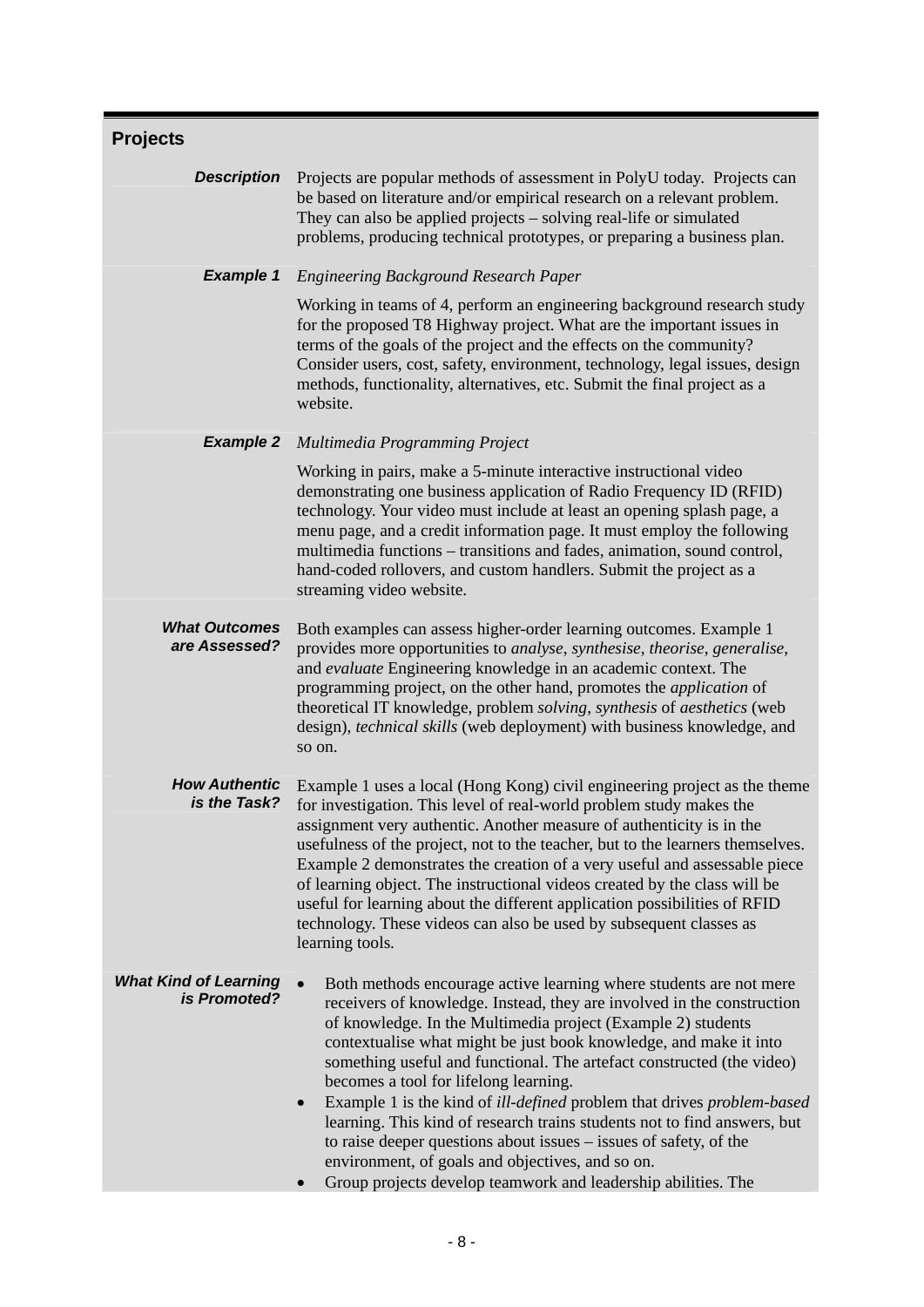power of *collaborative learning* is magnified by the power of the web. The projects not only give students opportunity to learn to work as a team; but, given the ubiquitous reach of the Internet, such knowledge can be shared widely beyond the walls of the classroom.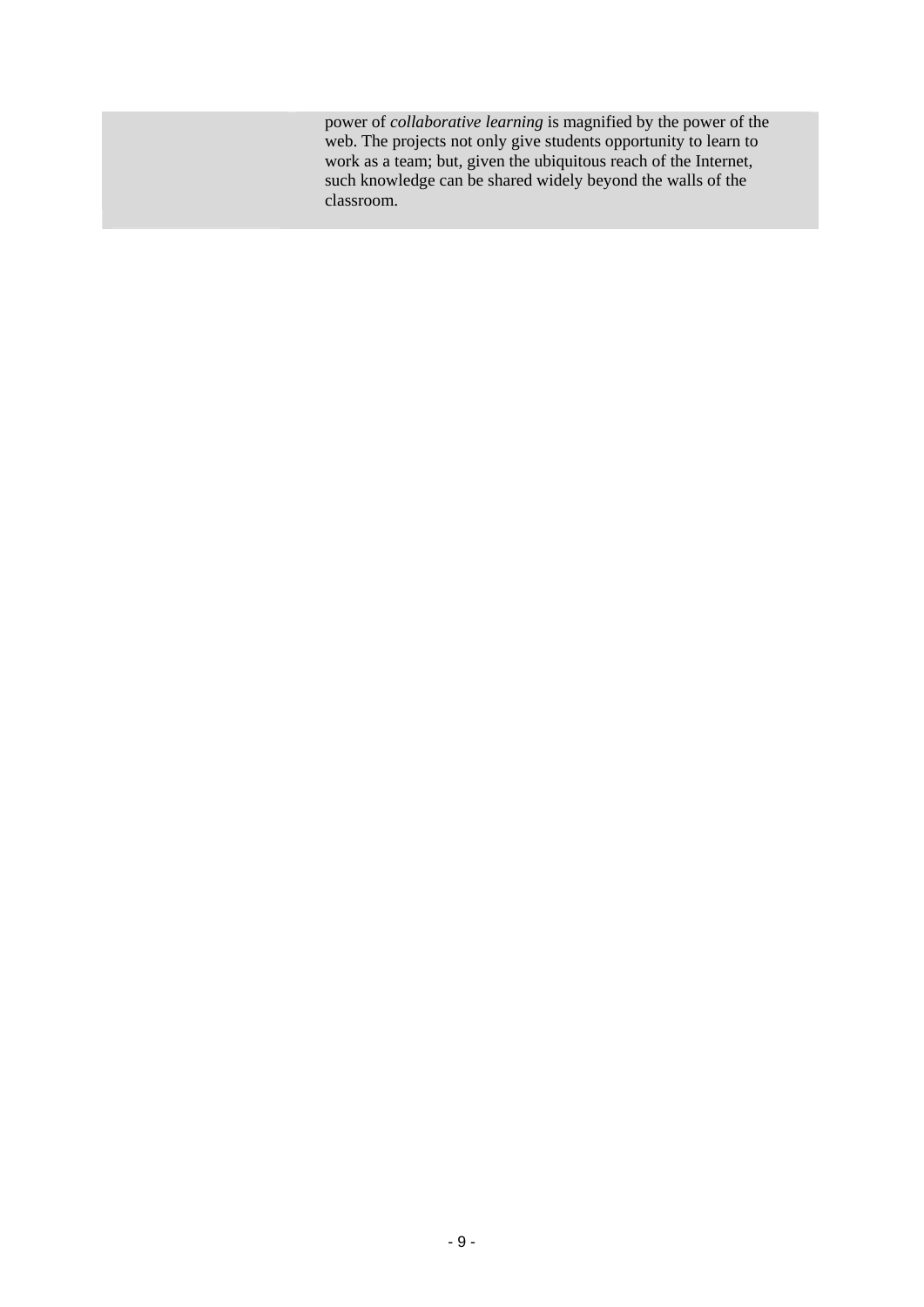| <b>End-of-Chapter Type Problems</b>          |                                                                                                                                                                                                                                                                                                                                                                                                                                                                                                                                                                                                                                                                                                                                                                                                                                                                                                                                                                                                                                                                                                                                                             |
|----------------------------------------------|-------------------------------------------------------------------------------------------------------------------------------------------------------------------------------------------------------------------------------------------------------------------------------------------------------------------------------------------------------------------------------------------------------------------------------------------------------------------------------------------------------------------------------------------------------------------------------------------------------------------------------------------------------------------------------------------------------------------------------------------------------------------------------------------------------------------------------------------------------------------------------------------------------------------------------------------------------------------------------------------------------------------------------------------------------------------------------------------------------------------------------------------------------------|
| <b>Description</b>                           | End-of-chapter problems are used to reinforce and apply some concepts<br>and skills learned in the classroom. As in Example 1, when a mathematical<br>procedure is presented in the classroom, students are given numerical<br>practice problems to solve, in order, after class. These numerical problems<br>are usually over-simplified real-life problems calling for direct substitution<br>of values into formulae.                                                                                                                                                                                                                                                                                                                                                                                                                                                                                                                                                                                                                                                                                                                                    |
| <b>Example 1</b>                             | <b>Nursing Math</b>                                                                                                                                                                                                                                                                                                                                                                                                                                                                                                                                                                                                                                                                                                                                                                                                                                                                                                                                                                                                                                                                                                                                         |
|                                              | Complete the 10 problems at the end of the Critical Care Math chapter.                                                                                                                                                                                                                                                                                                                                                                                                                                                                                                                                                                                                                                                                                                                                                                                                                                                                                                                                                                                                                                                                                      |
|                                              | Problem $1 -$ Your patient is ordered Dobutamine at $10mg/kg/min$ . The<br>drug is supplied as 500mg in 1000ml. Your patient weighs 180 pounds.<br>How many cc/hr should the patient receive?                                                                                                                                                                                                                                                                                                                                                                                                                                                                                                                                                                                                                                                                                                                                                                                                                                                                                                                                                               |
| <b>Example 2</b>                             | Prepare a nursing care plan for a specific patient in your care, using as<br>your guide one of the models discussed in class. The care plan should<br>include the following elements                                                                                                                                                                                                                                                                                                                                                                                                                                                                                                                                                                                                                                                                                                                                                                                                                                                                                                                                                                        |
| <b>What Outcomes</b><br>are Assessed?        | Example 1 is an objective word problem. It assesses the student's<br>ability to perform IV (intravenous) calculation and metric<br>conversions based on known algorithms. Since all the information<br>needed to solve the problem is given in three lines, and there is<br>only one correct answer, it is a well-defined problem. This task<br>assesses only <i>computational competency</i> . It does not assess<br>problem-solving or critical thinking skills; neither does it assess<br>functional IV-administration skill.<br>Example 2, on the other hand, can assess higher-order thinking<br>skills. To begin with, the problem is always unique since no two<br>patients are exactly alike. The student will have to differentiate<br>between various nursing models to choose the one most suitable<br>for this situation. S/he will have to <i>analyse</i> patient data, <i>interpret</i><br>subjective messages from the patient, and <i>diagnose</i> the problem.<br>Then s/he will have to <i>design</i> a care plan that includes setting<br>goals and <i>prescribing</i> nursing interventions that are backed by<br>scientific reasoning. |
| <b>How Authentic</b><br>is the Task?         | The nature of the problem in Example 1 is authentic. However, in<br>practice, the nurse will have to make calculations under multiple<br>constraints. In the workplace, this kind of task certainly won't be<br>something you can take home to work on at your own pace.<br>Example 2 deals with an actual nursing problem and is very authentic<br>in that respect. It is also an appropriate take-home task as the time it<br>takes to prepare a care plan varies from patient to patient, and from<br>hospital to hospital. However, some nursing schools require students<br>to present nursing care plans in an academic format (e.g., APA), rather<br>than in a professional format. This practice would compromise the<br>authenticity of the task and make it unnecessarily burdensome for<br>students.                                                                                                                                                                                                                                                                                                                                             |
| <b>What Kind of Learning</b><br>is Promoted? | Example 1 type assessment questions are commonly found in nursing<br>professional exams and, hence, nursing students must be able to<br>answer this type of questions. Whether this type of assessment task                                                                                                                                                                                                                                                                                                                                                                                                                                                                                                                                                                                                                                                                                                                                                                                                                                                                                                                                                 |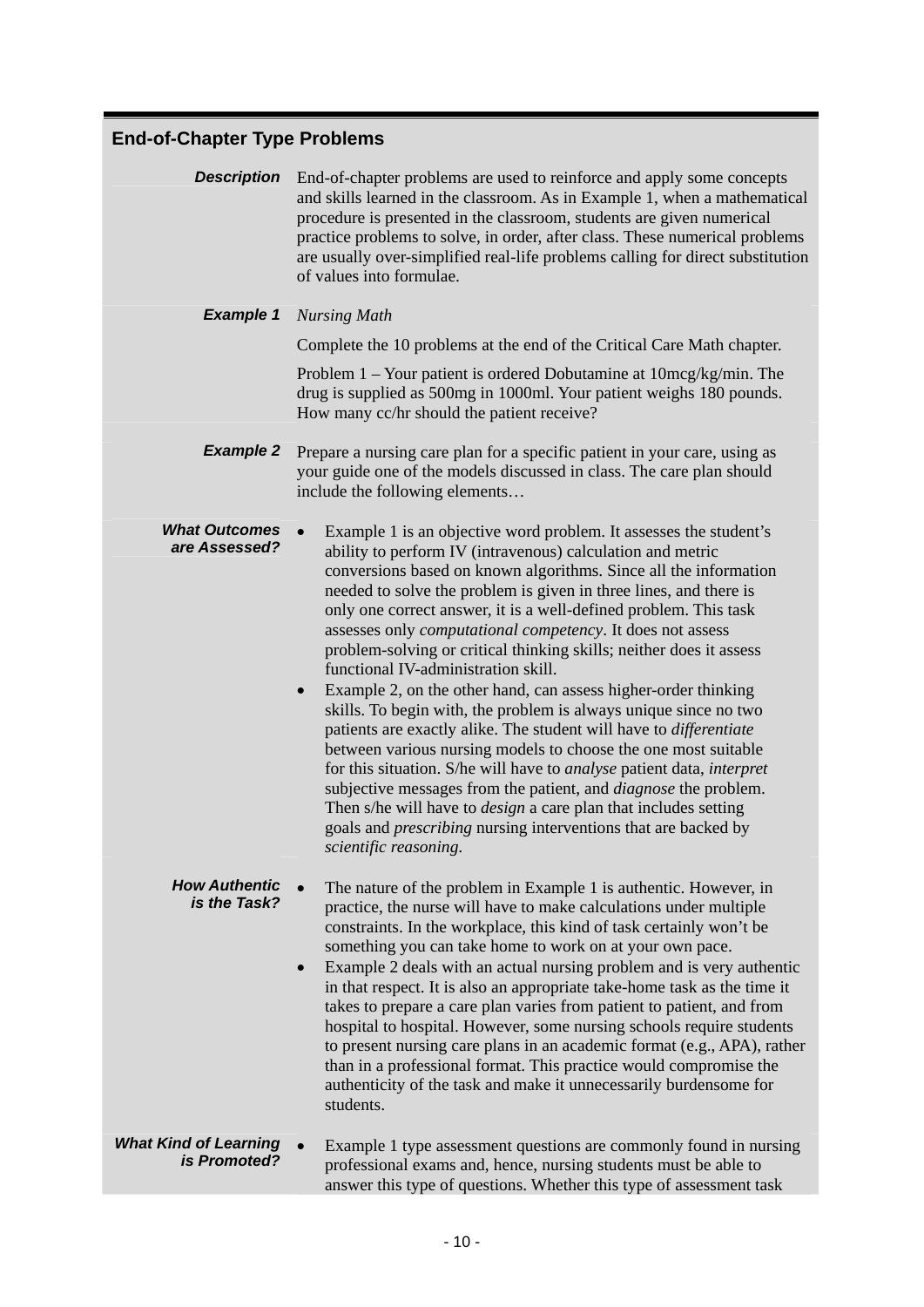promotes rote learning or not depends a lot on whether students learn the computational skill out of the context of practice. If this knowledge is learned out of context, it will be forgotten soon after the test.

• Example 2 type assessment promotes an *integrative* approach to learning that is *active*, *investigative*, and *problem-based*. The student will have to integrate learning from different subjects such as anatomy, physiology, and psychology with nursing knowledge. This type of task will promote *problem-solving* as well as *criticalthinking* skills.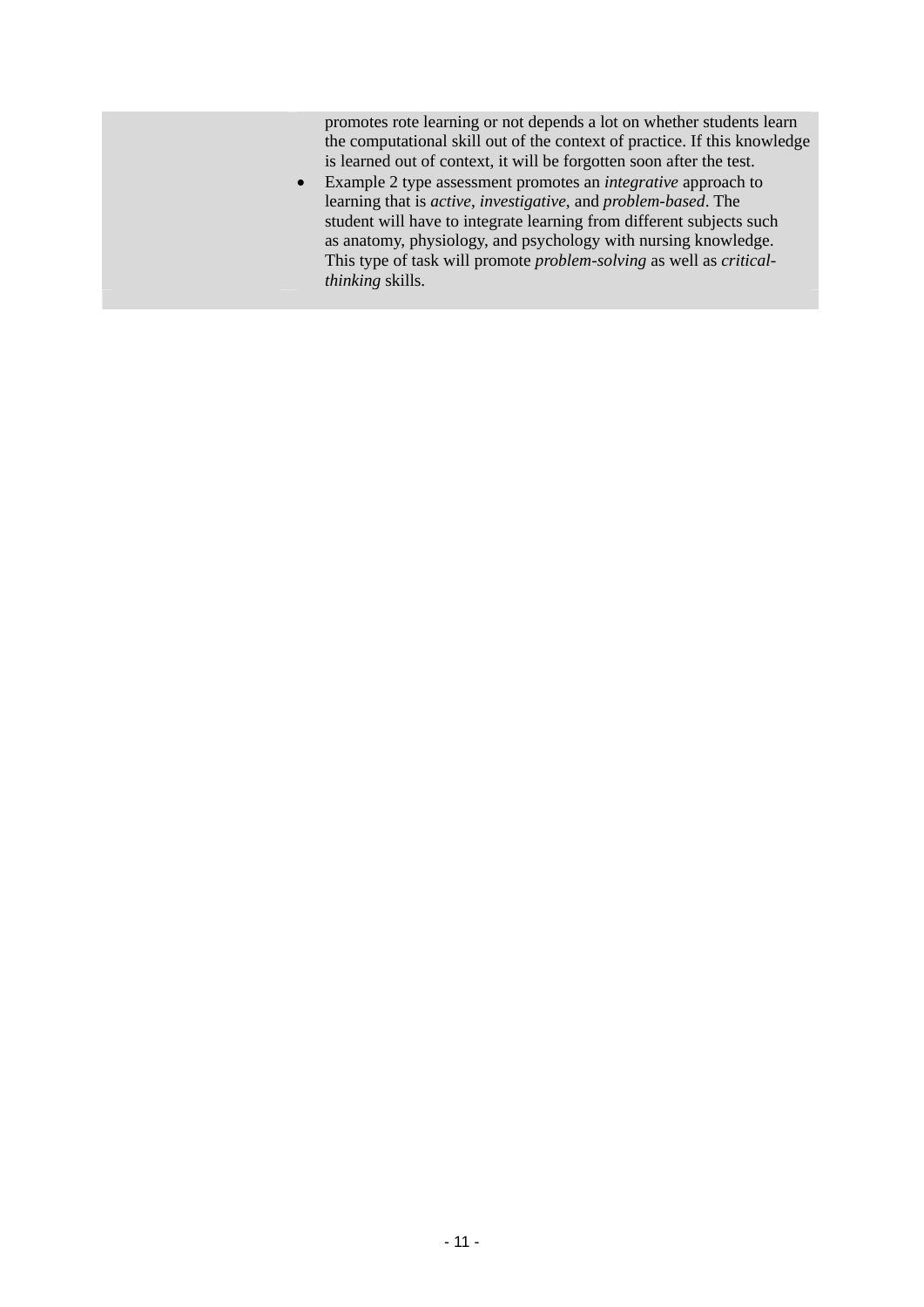# **Reflective Journals and Critical Incidents**

**Description Reflective journal** is a piece of writing which allows students to record thoughts and insights about their own learning experience. This can be writing about what and how they have learned and understood a topic. It can also be a review of their learning process, self-evaluation of their performance and planning for future learning based on past learning experience, etc. (PolyU Learning-to-Learn Project).

> **Critical Incidents** Students report on critical incidents that seem, to them, powerful examples of the topic studied, or move them to think deeply about the topic. By explaining what make these incidences critical and how they relate to concepts learned in the classroom, we can gain insight about how students (1) interpret what they have been taught, and (b) make use of the information (Biggs, 1999).

#### *Example 1 Reflective Journals in Earth System Science*

- a. **Post Your Questions**. As a rule of thumb, plan to post your initial thoughts, theories, or questions; enter information and insights as you locate them; and then reflect on how far you've come. This process will not only capture the story of your knowledge building, but it will also clearly show your growth over the time of the course. For example, your initial thoughts could be 'I have a theory about how the hydrosphere is affected by a volcano….' and what you want to know, 'How is the fallout affected by the heat released in a volcano?' Write about the reasons for your questions and theories, as well as how strongly you feel about them.
- b. **Post What You Know**. In the beginning of each week your entries will focus on what you know, 'I know that the atmosphere is affected by a volcano….' And what you want to know: 'How is the fallout affected by the heat released in a volcano?' At the end of each week, your entries might read, 'What I didn't realise….' And 'I figured out….when James made that entry about the remote sensing data that…'

(Adapted from NASA Classroom of the Future, Center for Educational Technologies. To learn more about this assignment please see http://www2.cet.edu/ete/5-8/cintro/journal.html)

#### *Example 2 Critical Incidents in Communication*

- a. Provide a 1-page account of an occasion when you are not sure how to respond. Perhaps, you feel that if you speak your mind you will hurt someone's feelings, or drive them away, or get them angry, etc. On the other hand, you may want to inform them of how you feel. What do you do in such a situation?
- b. I will select particular challenging and relevant critical incidents from the ones you all hand in and I will distribute selected ones for you to work with. You will work as a group to discuss your analysis of these critical incidents (Group Exercises), to discuss the communication issues you see in the incidents, and to discuss how communication theory relates to these incidents. Then you will be asked to write your own, individual analysis of the incident to be handed in a week later (Analysis of the Critical Incident). The ultimate goal of this exercise is to apply theory to the critical incidents – just what are the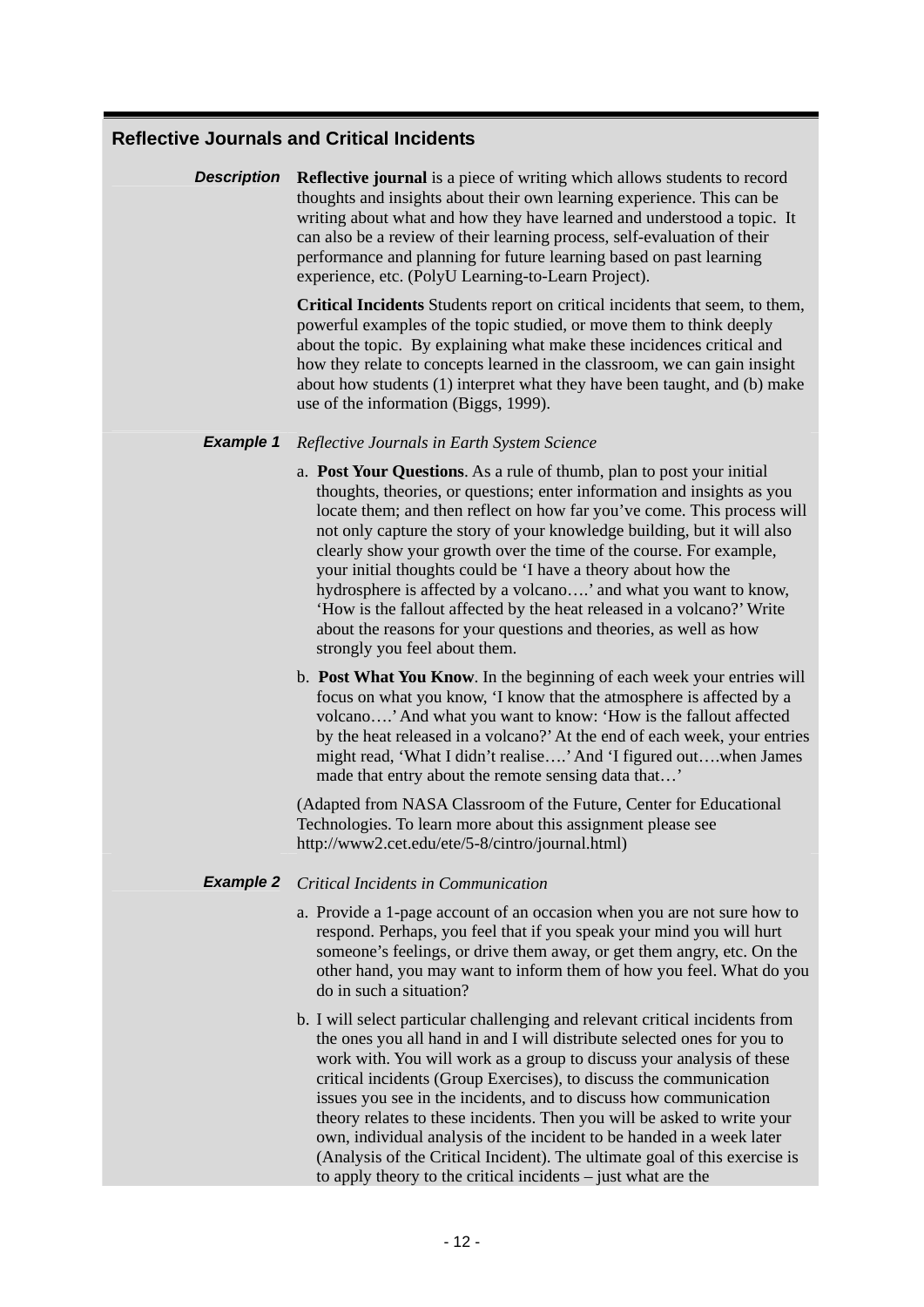| <b>What Outcomes</b><br>are Assessed?        | communication issues that the incident highlights? What are the central<br>concepts that attach to the incident? How does theory apply, what<br>analysis of the event can we draw out with the help of the theory? (To<br>learn more about this assignment visit:<br>http://www.usm.maine.edu/~com/critical.htm )<br>Both types of journaling are appropriate assessment for deep learning, in<br>which, the learner needs to reflect in order to relate theory with                                                                                                                                                                                                                                                                                                                                                                                                                                                                                                                                                                                                                                                                                                                                                                                                                                                                                           |
|----------------------------------------------|----------------------------------------------------------------------------------------------------------------------------------------------------------------------------------------------------------------------------------------------------------------------------------------------------------------------------------------------------------------------------------------------------------------------------------------------------------------------------------------------------------------------------------------------------------------------------------------------------------------------------------------------------------------------------------------------------------------------------------------------------------------------------------------------------------------------------------------------------------------------------------------------------------------------------------------------------------------------------------------------------------------------------------------------------------------------------------------------------------------------------------------------------------------------------------------------------------------------------------------------------------------------------------------------------------------------------------------------------------------|
|                                              | experience; to synthesise knowledge from multiple domains; to critique<br>knowledge encountered; and to <i>evaluate</i> the effectiveness of the learning<br>processes itself. Besides forcing students to think about the relevancy of<br>the class topic, these writings will give instructors clue as to how students<br>(a) have <i>interpreted</i> what they have been taught, and (b) can make use of<br>the information.                                                                                                                                                                                                                                                                                                                                                                                                                                                                                                                                                                                                                                                                                                                                                                                                                                                                                                                                |
| <b>How Authentic</b><br>is the Task?         | Critical incidents (Example 2) are drawn from multiple authentic<br>experiences of the class members themselves. Furthermore, it is learning<br>by examining 'What didn't work for me?' rather than 'What does the book<br>say?' From there, one is led to examine theories to see how they could, or<br>could not, address real-world problems.                                                                                                                                                                                                                                                                                                                                                                                                                                                                                                                                                                                                                                                                                                                                                                                                                                                                                                                                                                                                               |
| <b>What Kind of Learning</b><br>is Promoted? | Journaling is not only for assessment; it is intrinsically valuable for<br>deep learning. It captures the students' judgment on the relevance of<br>the content taught, and their ability to reflect upon experience using<br>that knowledge.<br>In fact, journaling is an excellent means to attain and to assess<br>$\bullet$<br>Strategic Objective 1 attributes. What about keeping a Leadership<br>Critical Incidents journal? Or a Learning Journal in Cultural<br>Appreciation? Or maintain an online journal on Significant World<br>Events?<br>Journaling develops lifelong learning skill. Many successful people<br>$\bullet$<br>maintain a learning journal or diary throughout their lives. Others<br>share their journals within a community of practice by leveraging the<br>power of the Internet.<br>When journals are shared and critiqued amongst peers, as in both<br>examples above, they promote collaborative learning. Students learn<br>from other people's encounters with knowledge and experience<br>through active discussion and feedback.<br>Students can gain valuable insight about their learning progress<br>and strengths and weaknesses as learners, as well as the<br>effectiveness of their own learning strategies. As a result, they will<br>become more capable in planning for overcoming learning<br>difficulties. |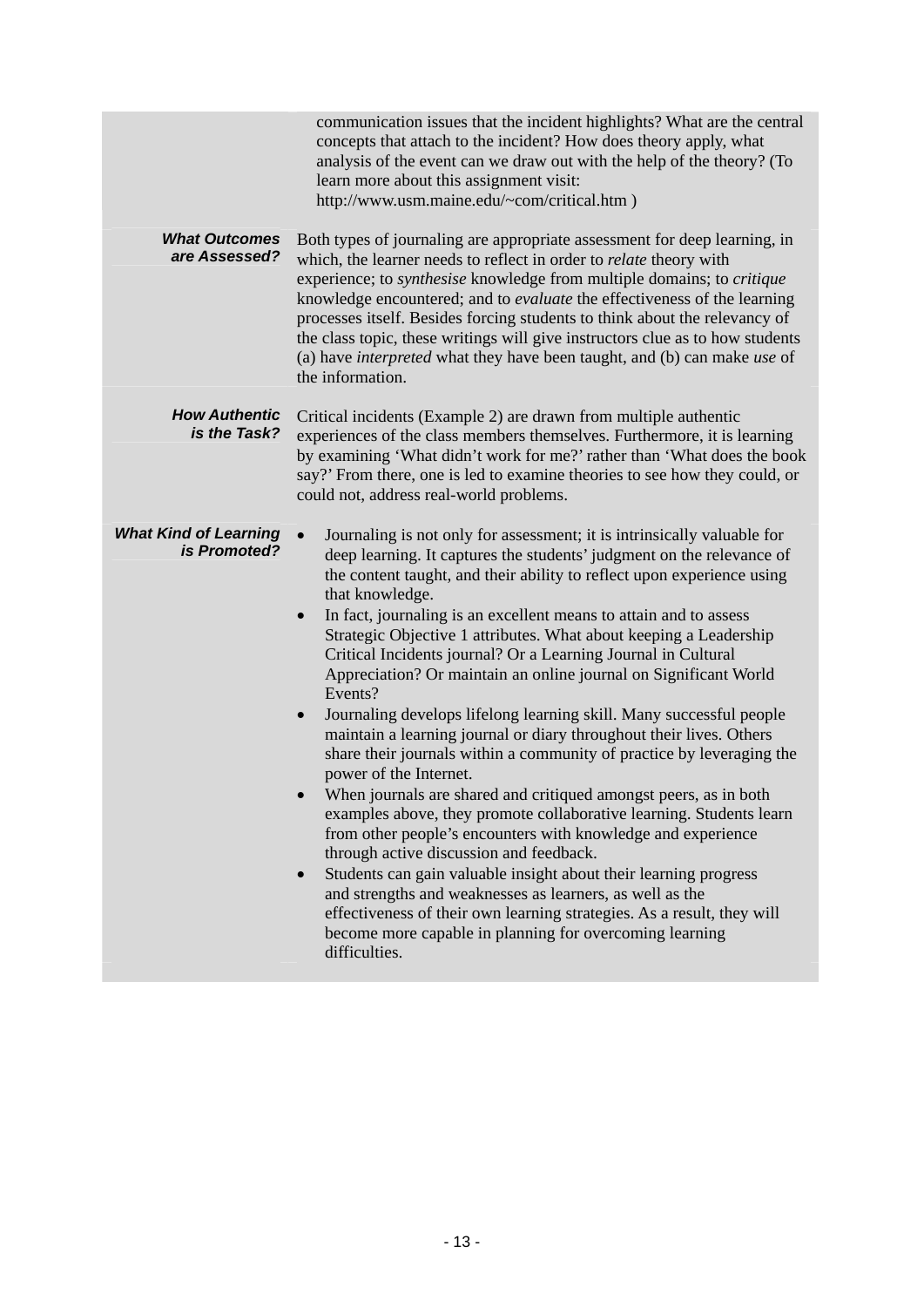# **Seminar Presentation**

**Description** Students work individually, or in teams, to investigate a topic relevant to the course and present their findings in the form of a seminar. There are other variations of the seminar presentation. Although seminars are very similar in format, there can be many alternatives in grading methods. For instance,

- Who grades Teacher only? Peer? External assessor involved? Self?
- Performance aspects Content only? Generic skills like communication, teamwork, artwork, etc.?
- What kind of grade Team only? Team plus individual?

#### *Example 1 Oral Presentation Grading Criteria*

Present a 45-minute oral seminar on a subject pertaining to this course. You will be assessed on the following criteria – organisation, style, use of communication aids, depth of content, accuracy of content, use of language (grammar, word choice, freedom from biases, etc.), personal appearance, and responsiveness to audience.

#### *Example 2 Poster Presentation Grading Criteria*

Present your research on a 6' x 3' poster board. You will be graded on the following criteria – overall appearance, white space, text/ graphics balance, text size, organisation and flow, author identification, research objective, main points, and summary.

*What Outcomes*  **That Outcomes** • Broaden the scope of your assessment in terms of intended are Assessed? learning outcomes. Typically, we assess only declarative knowledge construction in seminars and presentations; however, presentation is also an excellent method to assess other generic skills like communication, language skills, teamwork, functioning knowledge (how-to), and so on. For instance, the assessment criteria of Example 1 encompass many generic skills, including language skills, interpersonal communication, as well as quality of visual aids and handouts.

> The assessment criteria of Example 2 focus on communicating research findings and effective poster design techniques.

*How Authentic*  The topic of the study may or may not be authentic. • Presentations are often used in the professional context. Business people make customer presentations, management presentations and training presentations on a regular basis.

- *What Kind of Learning is Promoted?* • Presentations foster deep thinking. When one has to communicate a **is Promoted?** complex idea to others with limited time and space, there is always a complex idea to others with limited time and space, there is always a challenge to present the idea in a lucid and succinct way.
	- Most presentation assignments are team-based and promote collaborative learning.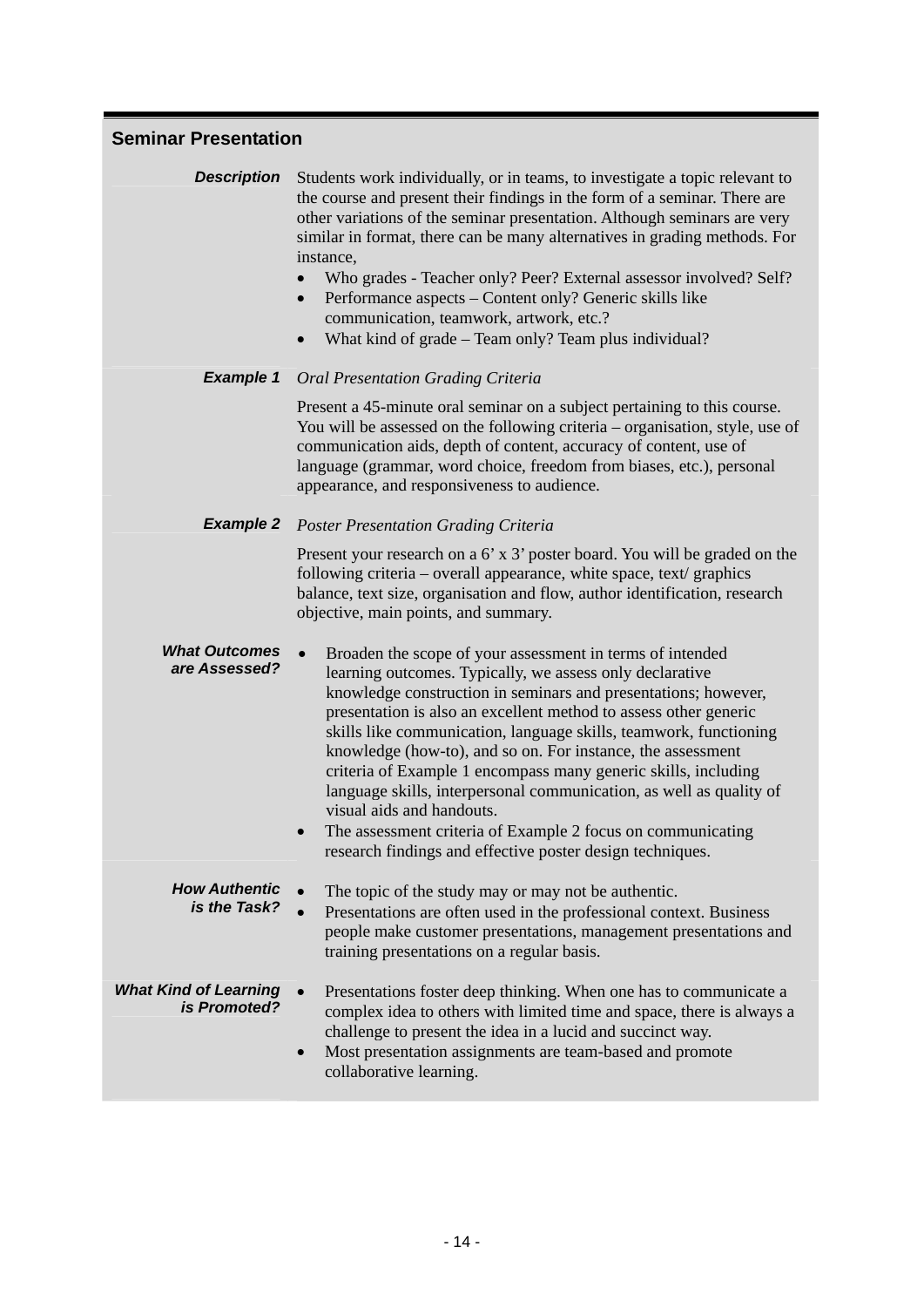# **Practicum and Clinical**

- **Description** In professional skill courses involving lab or clinical work, use and control of equipment, or the development of physical dexterity and psychomotor skills, it is obviously necessary to assess this work through practical tests of some sort. There are two general approaches to assessing practical skills:
	- 1. **Ongoing observation** is best for courses with practical or psychomotor skills making up most of the intended learning outcomes, e.g., Culinary Arts, Performing Arts, Studio Arts, Clinical Skills courses, and so on. By assessing each performance or product, you can get a better overall view of the student's performance and ability. Furthermore, timely feedback can be given on the spot for improvement purposes. Whenever possible, this type of continuous formative-to-summative assessment is the best for practical skills courses.
	- 2. **Summative demonstration** is a demonstration of practical skills to an examiner. In many ways this is similar to the closedbook written exam, except for the fact that it is of a practical nature. This form of assessment can be unfair to students who may have a 'bad day', or to those who react badly to exam pressures but are otherwise competent performers. However, many vocational qualifications require this type of competency testing and students will need to be prepared.

#### *Example 1 Clinical Procedures Demonstration*

To complete your clinical requirements you will demonstrate at least 3 successful experiences in a hospital setting with 5 procedures: (1) venipuncture; (2) arterial puncture; (3) bladder cath of male and female; (4) suturing/ wound care; and (5) intravenous lines. Submit completed log forms with signature and comments of the supervising nurse or doctor.

#### *Example 2 Physical Assessment Demonstration*

Your final practical exam is a 30-minute physical assessment demonstration. Bring your own patient for this demonstration and arrive 10 minutes before your scheduled exam time. You will be required to perform abdominal, thorax/lung, and cardiovascular exam. In addition you will perform a fourth exam chosen randomly by the examiner. Possible choices include musculoskeletal exam, neurological exam, eye exam, or head/ ear/ nose/ throat/ neck exam. The criteria for performance are attached. Please use them to study and practice before the exam. You are not permitted to refer to them during the exam.

#### **Example 3** *Clinical Skills Demonstration with Explanation* (this is a variation of Examples 1 and 2.)

Perform the Clinical Procedure/Physical Assessment Demonstration. As you are performing each step in the procedure, explain to the supervisor/ examiner (1) what you are about to do (2) why you are doing what you will be doing (3) answer any question from your supervisor/ examiner.

*What Outcomes* • Both Examples 1 and 2 are designed to measure mostly *procedural*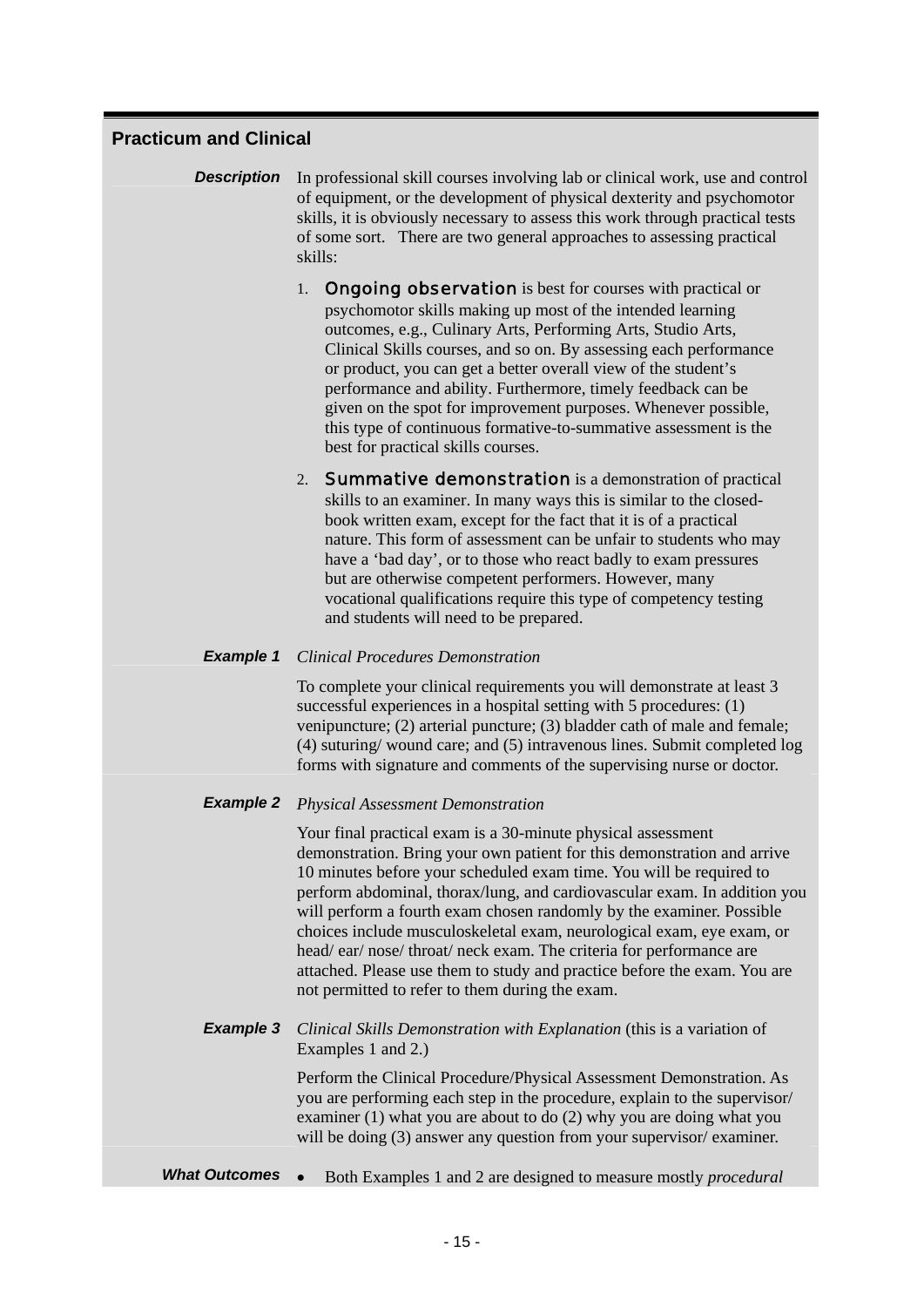| are Assessed?                                | knowledge – it is primarily a matter of getting the sequences and<br>actions right based on the given criteria. The assessments themselves<br>do not measure <i>functioning</i> knowledge of patient care, which is<br>primarily performance with understanding.<br>Example 3 includes an explanation component to the demonstration.<br>$\bullet$<br>This 'running commentary' will expose the thinking behind the action<br>and will allow the examiner to assess the <i>reasoning</i> ability of the<br>student              |
|----------------------------------------------|---------------------------------------------------------------------------------------------------------------------------------------------------------------------------------------------------------------------------------------------------------------------------------------------------------------------------------------------------------------------------------------------------------------------------------------------------------------------------------------------------------------------------------|
| <b>How Authentic</b><br>is the Task?         | Obviously, Example 1 is far more authentic than Example 2. The<br>student works on real patients in an actual hospital or clinic. S/he is<br>assessed by a practising professional.<br>Example 2, on the other hand, takes place in a simulated situation<br>$\bullet$<br>which does not take into consideration all the complexities of a real<br>patient in a real clinic. However, sometimes it is justifiable to assess<br>under this condition because of the sheer logistical problems with a<br>more authentic approach. |
| <b>What Kind of Learning</b><br>is Promoted? | Practicum and clinical assessments encourage the development of<br>practical hands-on skills.<br>However, when the learning of declarative knowledge is separated<br>$\bullet$<br>from the learning of procedural knowledge, there is a danger of<br>doing things 'mindlessly.' In such cases, the person functions like<br>a technician rather than a professional. Thus, the use of<br>demonstration with explanation should be encouraged whenever<br>feasible.                                                              |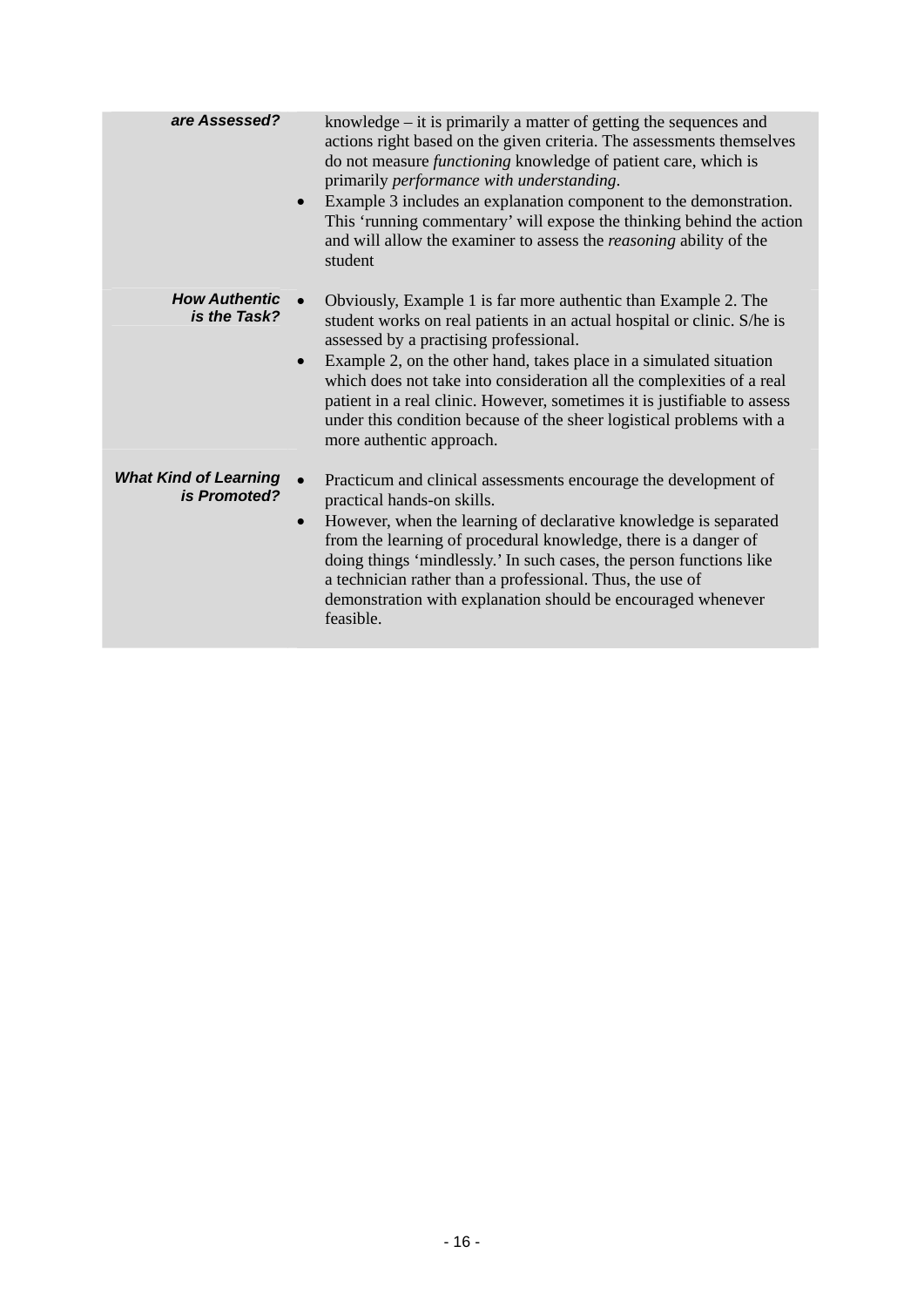# **Portfolio**

**Description** A portfolio is a collection of course-related work performed by the student. Written reflections in which students evaluate their own learning are central components when portfolios are used to assess course outcomes. Traditionally, portfolios are used to assess learning in the arts and humanities. However, they can be equally useful in just about any discipline. Broadly speaking, there are two types of portfolios – the all inclusive portfolio and the selection portfolio. When portfolios are stored and presented electronically they are called 'e-portfolios'.

> 1. The **all-inclusive portfolio** is a complete record of all the work a student has produced in a course or programme. It can include various assignments like papers, projects, homework, VCDs of presentations or performances, etc. Students should include a written explanation of the significance of each entry in the portfolio. Doing so will help them think about and critique their own work, leading to deep learning.

2. The **selection portfolio** is purpose-specific. When the purpose of a portfolio is to evaluate the achievement of intended learning outcomes, only the best work exemplifying outcomes will be selected for inclusion. If the purpose is to demonstrate all-roundedness, then work representing a broad range of accomplishments will be included. If the purpose is to illustrate the process associated with attaining a learning outcome, then multiple drafts or versions that represent a chronology of progress will be selected. Again, some form of written reflection is essential for the development of higher order learning. There should be a limit to the number of items in the portfolio, otherwise it may go overboard and become a marking nightmare.

#### *Example English Writing Selection Portfolio*

The Writing Portfolio is a well organised, neatly bound collection of written work that both you and I can use to gauge your performance and effort in this course, and to gauge the progress you have made as a writer.

Assembling this Writing Portfolio will give you the chance to re-examine some of the assignments you did in this course, and to reflect on what you learned from them. Your in-depth, reflective comments, placed in the transmittal and in section introductions throughout your portfolio, will help me to understand precisely what you feel you have learned. Revisions of assignments will offer proof.

The portfolio is accompanied by a 2-3 page memo where you (1) reflect in detail on what you have learned about writing and about yourself as a writer during this semester. (2) Identify the pieces you have chosen to include in the portfolio and describe why you chose them: explain in detail how they represent your progress as a writer and your best work as a writer. (3) Explain your arrangement of writing assignments: how they are arranged, why they are arranged in this way and not another, and what effect on the evaluation process you hope the arrangement will achieve.

(Adapted from Kline, W.D. (1998). Portfolio assessment. Retrieved from: http://www.umsl.edu/~klein/PortfolioAssn.html)

**What Outcomes** Portfolios can be designed to assess almost any intended learning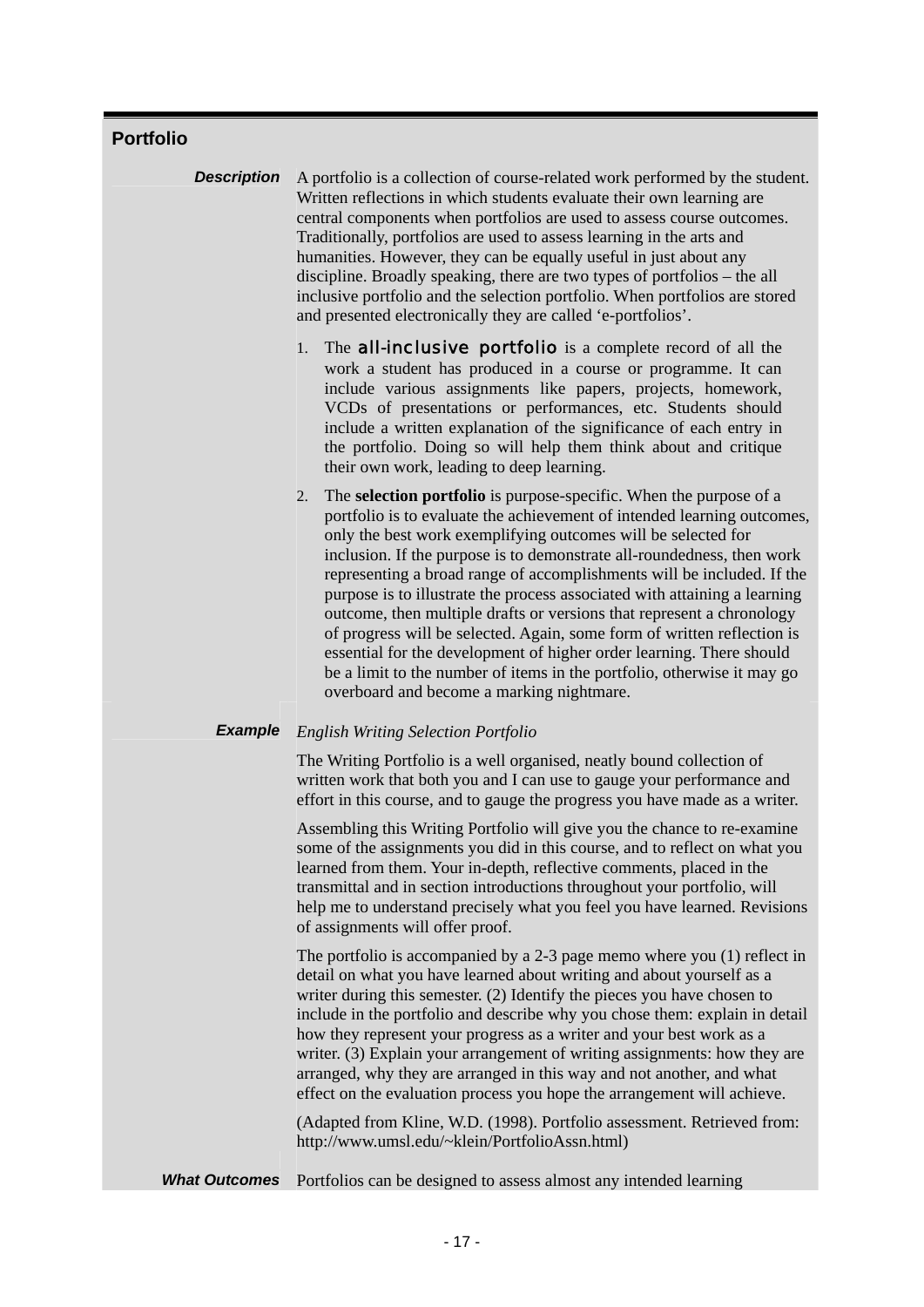| are Assessed?                                | outcomes. Because reflection is always built into the framework, they<br>allow assessment of students' skills in critical thinking, judging, learning,<br>interpreting and analysing information as well as their attitudes and value<br>systems.                                                                                                                                                                              |
|----------------------------------------------|--------------------------------------------------------------------------------------------------------------------------------------------------------------------------------------------------------------------------------------------------------------------------------------------------------------------------------------------------------------------------------------------------------------------------------|
| <b>How Authentic</b><br>is the Task?         | Portfolios are frequently kept and displayed by professionals in the art<br>and design field. In fact, they are useful evidence of attainment for any<br>discipline.<br>By building a professional portfolio during university years, a student<br>$\bullet$<br>has a ready and powerful employment search tool upon graduation.                                                                                               |
| <b>What Kind of Learning</b><br>is Promoted? | More than anything else, portfolios help students to take individual<br>$\bullet$<br>responsibility for, and ownership of, their own learning.<br>It is also one of the best methods in developing lifelong learning<br>$\bullet$<br>skills (Strategic Objective 1). Lifelong learning is at its best when<br>a professional can habitually reflect on his or her work<br>performance in order to make continuous improvement. |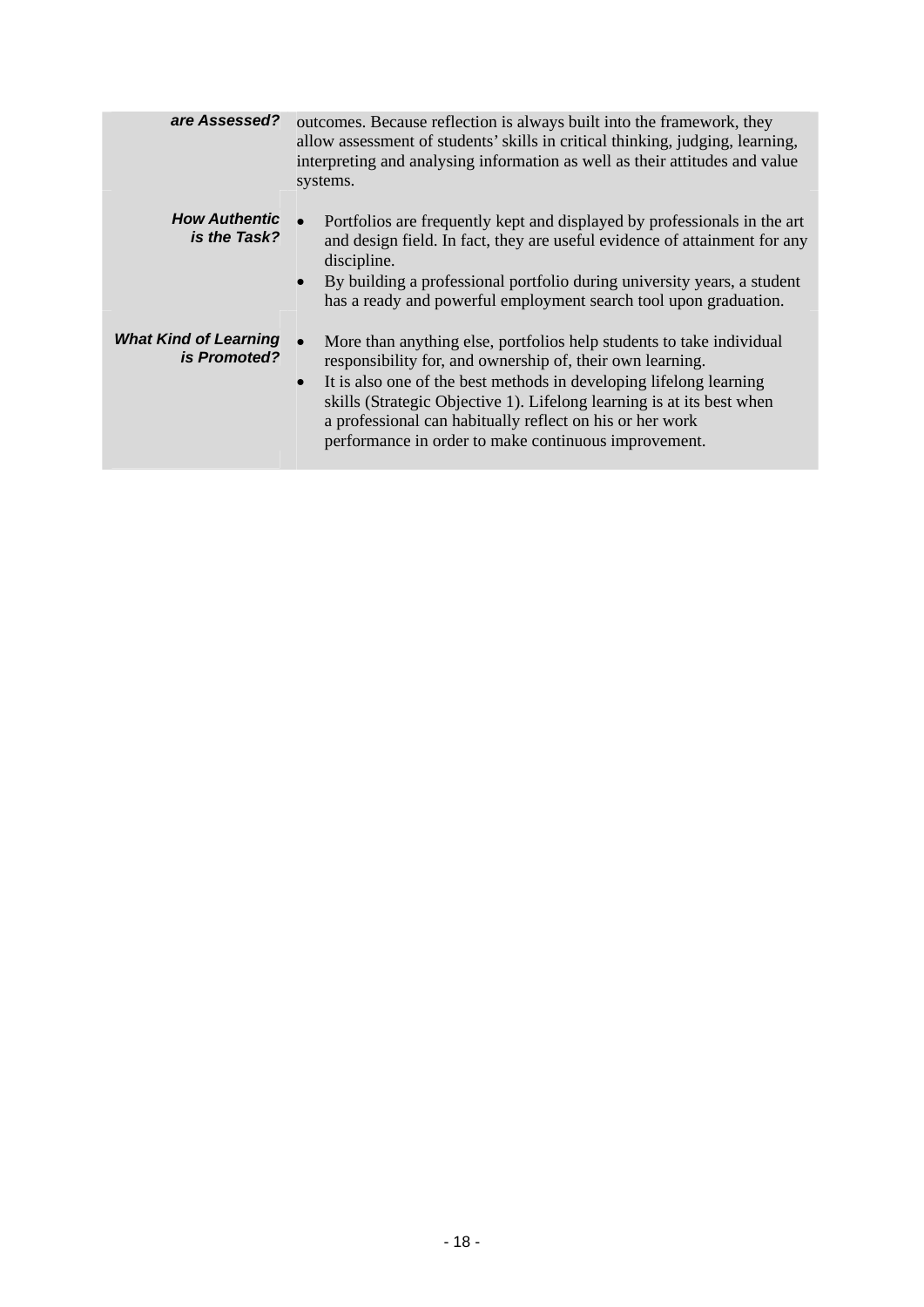# **Examinations**

**Description** Examination is not an assessment method, but denotes an assessment *purpose*. Exams are used primarily for grading or selection purpose. We call this activity, in educational terms, *summative* assessment. It can use many of the methods we discussed above. Since examinations can take on many variations, it is important to understand the range of possibilities in order to design examinations that are compatible both with outcome-based and student-centred education. Which form should your exam take – openbook, closed-book, or take-home? When should exams take place – end of term only, or throughout the term? These are primary questions, that we shall consider here.

#### *Examples Terminal Exams*

- **Terminal exams** happen at the end of a subject or programme. Some courses have one major terminal exam that contributes most of the grade for the course. The outcome of terminal exams usually determines whether the student can proceed to the next stage of learning, entrance to profession, or the degree classification, etc.
- **Continuous assessment** is an alternative to terminal exams. In continuous assessment student grades are determined by aggregating the performance on exams, tests, and other assessment activities undertaken throughout the semester or programme.

#### *Open-Book, Closed-Book, Take-Home Exams*

In planning exams, you often have to make a choice of how much time and reference material should be made available to students.

- **Closed-book exam** is the traditional mode of assessment. Students are not allowed to bring any reference material into the exam. They usually have a choice of exam questions and rely on their memory to answer them within a time limit. External professional and selection exams are usually closed-book and of an objective nature (MCQs and short answers).
- **Open-book exam** is becoming increasingly popular at the tertiary level. Memory plays a less prominent role in this form of assessment as students can bring a choice of reference material into the exam. However, students are still required to work within a time limit.
- **Take-home exam** substantially reduces both the memory and time factors in assessment. Students have access to references, but not assistance from others. They are expected to complete the exam within a given time limit (usually overnight or a weekend). The nature of questions in a take-home exam should not be of a factual recall nature (e.g. MCQ), since you will only encourage copying.

#### *What Outcomes*  **That Outcomes** • Terminal exams, because of their one-time nature, only take a **are Assessed?** (spanshot) of student ashiovement at a perticular moment. If the 'snapshot' of student achievement at a particular moment. If, for any reason, the student is not performing optimally during those particular hours on that particular day, the measurement will not be an accurate reflection of his/her learning.

• Closed-book exams of an objective nature (e.g., MCQ) primarily measure factual recall and low-level comprehension of facts and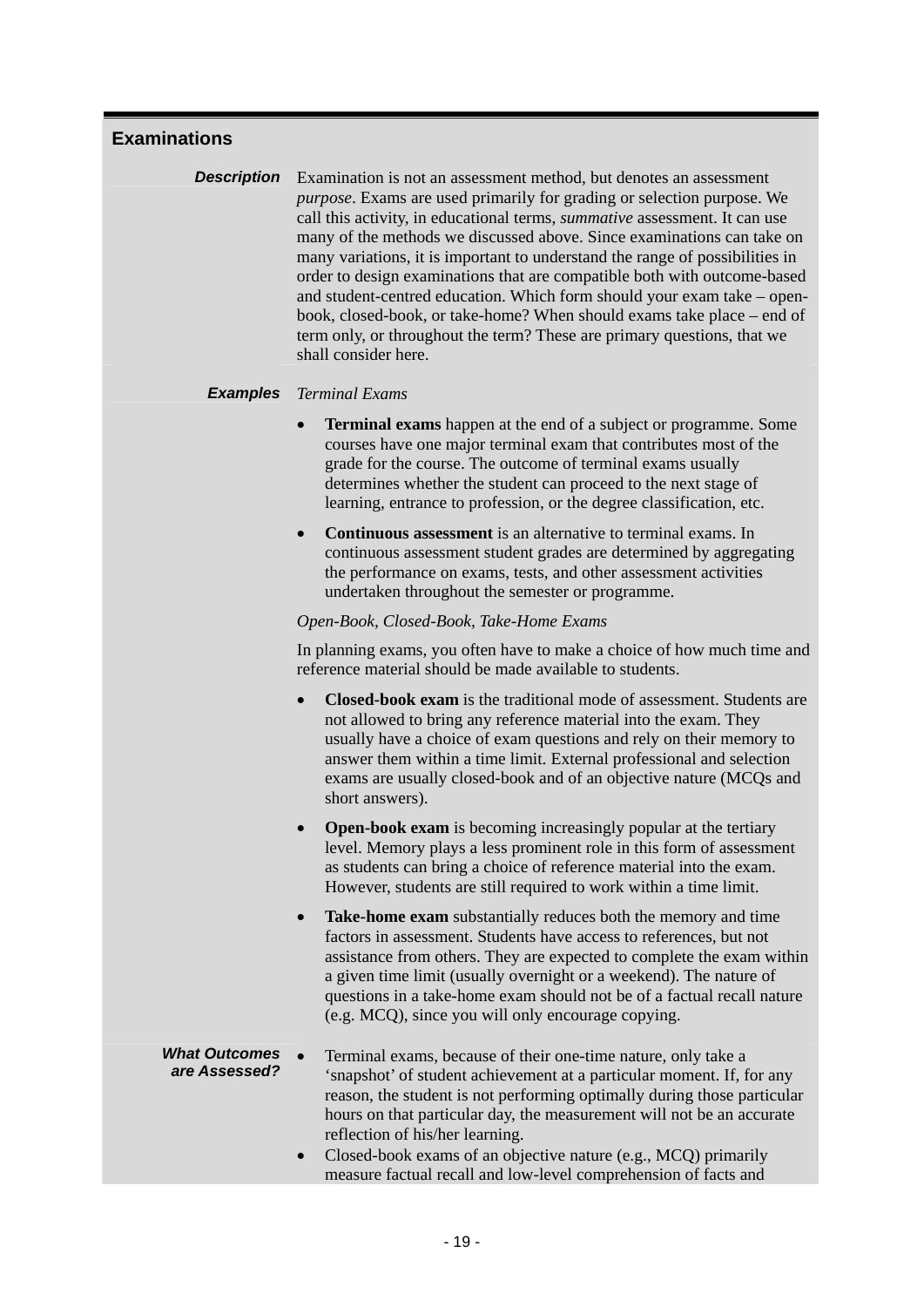|                                              | procedures. Open-ended questions, however, can assess students'<br>application and interpretation of knowledge as well as their analytical<br>and evaluative skills.                                                                                                                                                                                                                                                                                                                                                                                                                                                                                                               |
|----------------------------------------------|------------------------------------------------------------------------------------------------------------------------------------------------------------------------------------------------------------------------------------------------------------------------------------------------------------------------------------------------------------------------------------------------------------------------------------------------------------------------------------------------------------------------------------------------------------------------------------------------------------------------------------------------------------------------------------|
| <b>How Authentic</b><br>is the Task?         | Exams, by their artificial nature, are not authentic assessment activities.                                                                                                                                                                                                                                                                                                                                                                                                                                                                                                                                                                                                        |
| <b>What Kind of Learning</b><br>is Promoted? | It is undeniable that the exam carries a very negative connotation,<br>especially in Hong Kong. With this baggage, even the best designed<br>exam will invoke undesirable behaviour on the part of some learners.<br>Because of the inevitability of exams in the current assessment<br>environment, it is important to take all of these into consideration<br>when planning assessment.<br>An exam also promotes an unhealthy power relationship between<br>$\bullet$<br>teacher and students. Instead of perceiving teachers as guides and<br>coaches into a life of learning, a teacher can be perceived as<br>someone who holds the power of one's academic 'life and death'. |
|                                              |                                                                                                                                                                                                                                                                                                                                                                                                                                                                                                                                                                                                                                                                                    |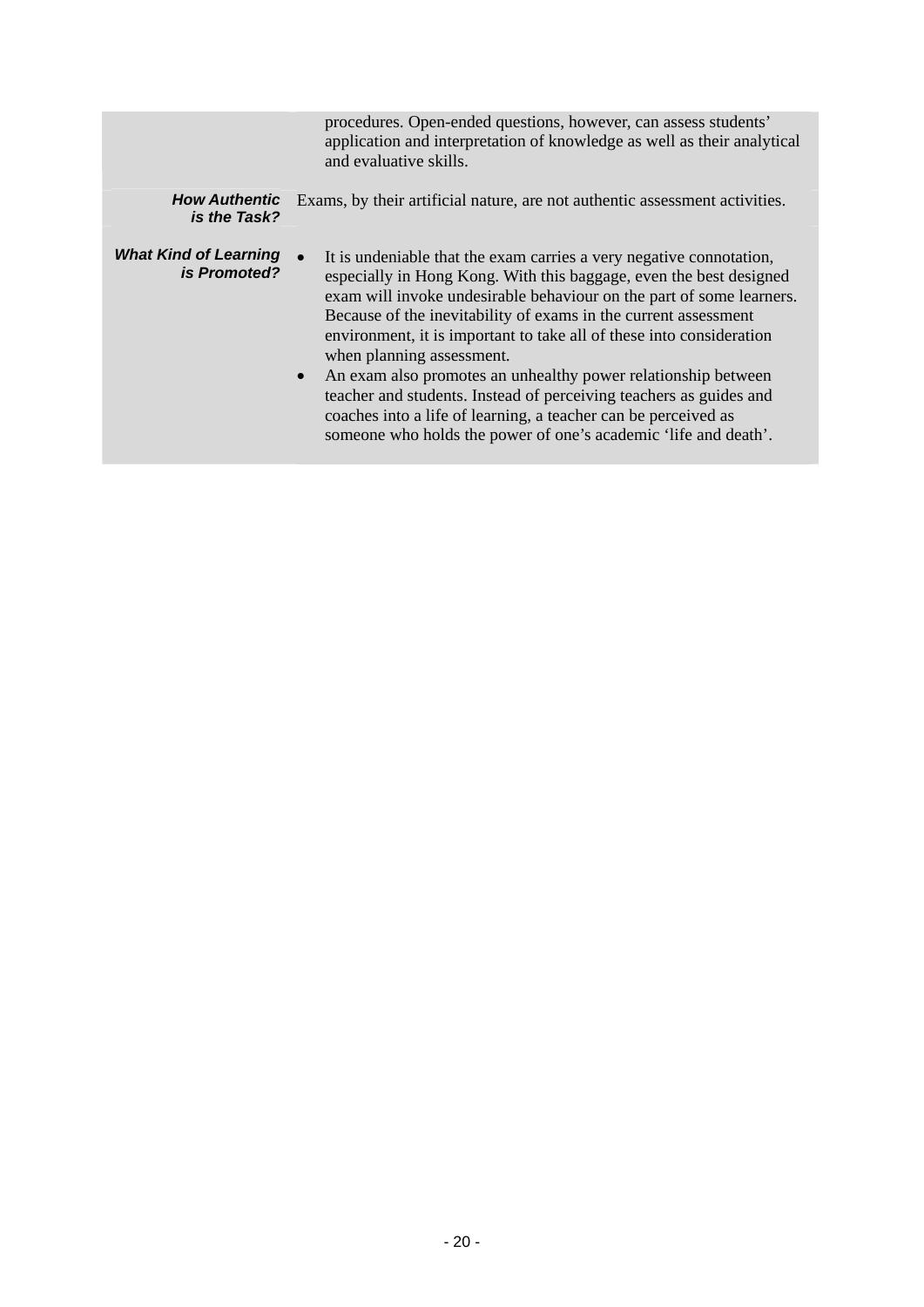# **Peer and Self-Assessments**

| <b>Description</b>                           | In designing your assessment plan, you can also choose who should be<br>doing the assessing. Thus far, we have assumed that the teacher is the<br>person responsible for assessment. However, for all the assessment<br>methods we discussed above, you also have the options of peer<br>assessment and self-assessment.                                                                                                                                                                                                                                                          |
|----------------------------------------------|-----------------------------------------------------------------------------------------------------------------------------------------------------------------------------------------------------------------------------------------------------------------------------------------------------------------------------------------------------------------------------------------------------------------------------------------------------------------------------------------------------------------------------------------------------------------------------------|
|                                              | Peer assessment is assessment of students by other students. As<br>more and more teamwork or group work is used in universities,<br>peer assessment is becoming increasingly popular. Peer<br>assessment can be formative or summative.                                                                                                                                                                                                                                                                                                                                           |
|                                              | Formative peer assessment involves students giving feedback to<br>each other to improve learning. Provision is made in class or<br>online for students to give feedback on each other's performance<br>based on a given set of criteria.                                                                                                                                                                                                                                                                                                                                          |
|                                              | Summative peer assessment involves students grading each other's<br>work. There are many ways to do this. In a written assignment<br>each student can grade another student's paper based on a scoring<br>rubric you provide for the class. In a presentation you can use a<br>peer assessment scoring form. In a team project, you can ask the<br>students within a team to negotiate and distribute a number of<br>marks amongst themselves based on contribution to the team. Peer<br>assessment grades usually complement the instructor's grades in<br>summative assessment. |
|                                              | Self-assessment is the assessment of learners by themselves. In<br>$\bullet$<br>order to perform meaningful self-assessment, you need to give<br>students clear criteria by which they can assess themselves. This<br>could be in the form of a scoring rubric. Once the students possess<br>clear and written performance criteria, they can continuously<br>assess their own performance and make improvement. Almost all<br>self-assessment is formative in purpose.                                                                                                           |
| <b>What Outcomes</b><br>are Assessed?        | Peer and self-assessment can be built into any of assessment methods<br>described earlier. Again, the emphasis is on making explicit the outcomes<br>assessed and their performance criteria by using a scoring rubric.                                                                                                                                                                                                                                                                                                                                                           |
| <b>How Authentic</b><br>is the Task?         | Peer and self-assessments are very much a part of modern human resource<br>management practice. Students entering the work world will have to get<br>used to assessing others and being assessed by others.                                                                                                                                                                                                                                                                                                                                                                       |
| <b>What Kind of Learning</b><br>is Promoted? | Self-assessment encourages learners to take ownership of and<br>responsibility for their own learning – qualities of a lifelong<br>learner.<br>Peer assessment encourages collaborative learning. Educational<br>psychology tells us that knowledge is first socialised before it is<br>internalised. Peer assessment activities help bind learners together<br>into a learning community. Through these formal and informal<br>communities that generate knowledge, students will grow into<br>lifelong learners.                                                                |